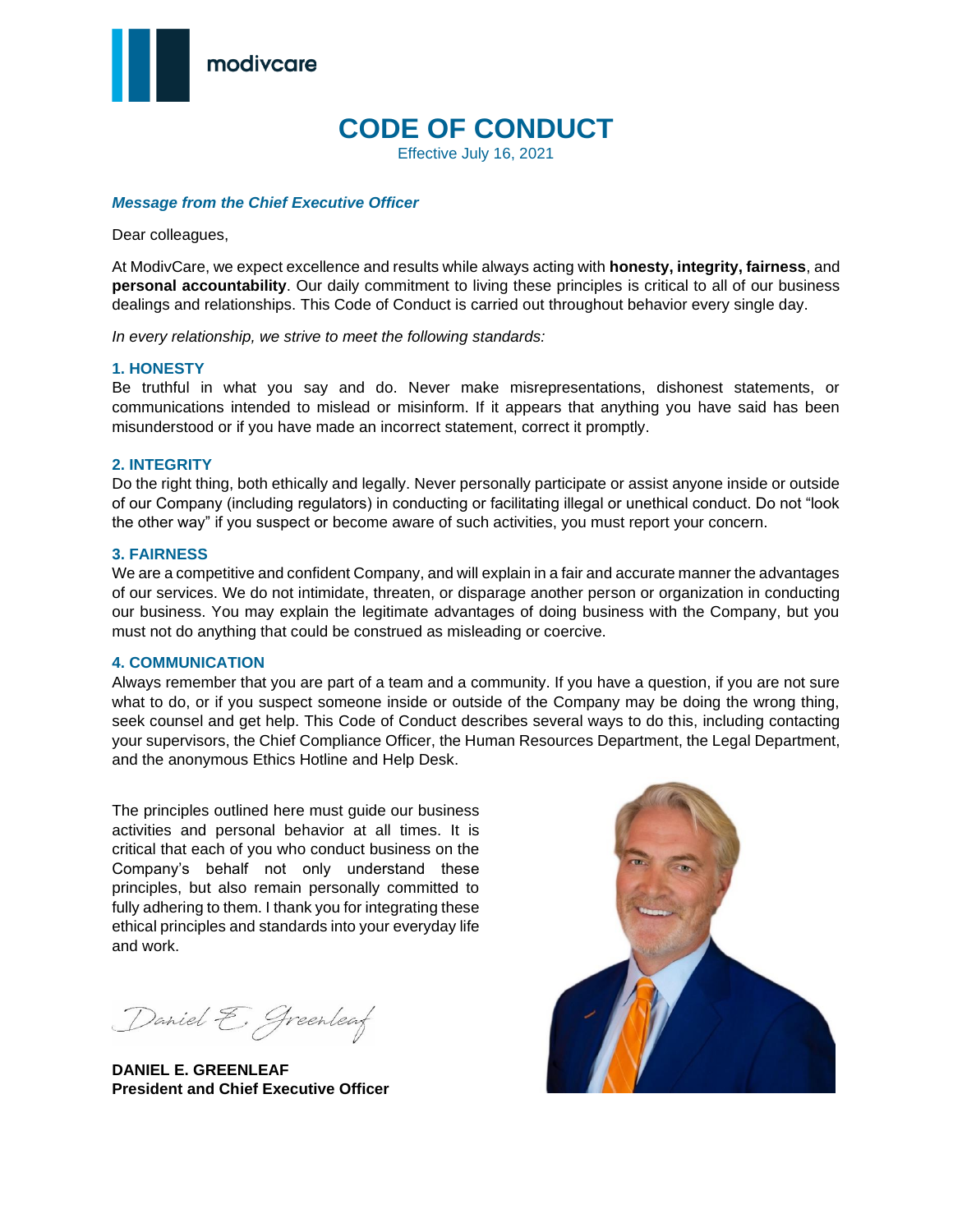

# **TABLE OF CONTENTS**

| II. EFFECTIVE COMPLIANCE PROGRAM COMPONENTS5<br>IV.                        |
|----------------------------------------------------------------------------|
|                                                                            |
|                                                                            |
|                                                                            |
|                                                                            |
|                                                                            |
|                                                                            |
|                                                                            |
|                                                                            |
|                                                                            |
|                                                                            |
|                                                                            |
|                                                                            |
|                                                                            |
|                                                                            |
|                                                                            |
|                                                                            |
|                                                                            |
|                                                                            |
|                                                                            |
|                                                                            |
|                                                                            |
|                                                                            |
|                                                                            |
|                                                                            |
|                                                                            |
|                                                                            |
|                                                                            |
|                                                                            |
|                                                                            |
|                                                                            |
|                                                                            |
|                                                                            |
|                                                                            |
|                                                                            |
|                                                                            |
| Respect Our Special Relationship to Government Agencies and Officials:  20 |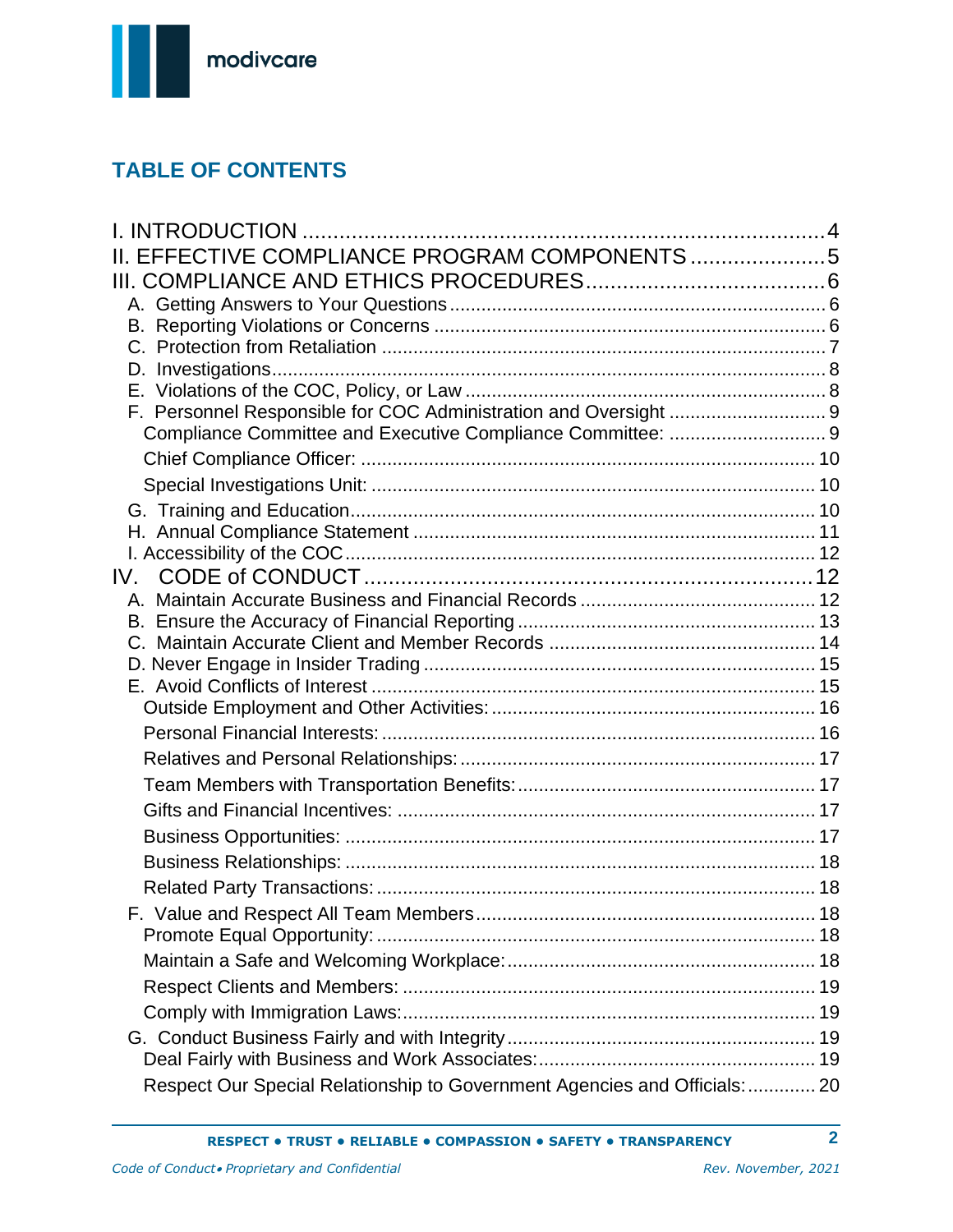

| Do Not Deal with Excluded, Debarred, or Suspended Individuals or Entities:  20 |    |
|--------------------------------------------------------------------------------|----|
|                                                                                |    |
|                                                                                |    |
|                                                                                |    |
|                                                                                |    |
|                                                                                |    |
|                                                                                |    |
|                                                                                | 22 |
|                                                                                |    |
| Respect and Protect the Company's Intellectual and Other Property:  23         |    |
|                                                                                |    |
| VL.                                                                            |    |
|                                                                                |    |
| ATTACHMENT B - EMPLOYEE CONFLICT OF INTEREST DISCLOSURE                        |    |
|                                                                                | 26 |
|                                                                                |    |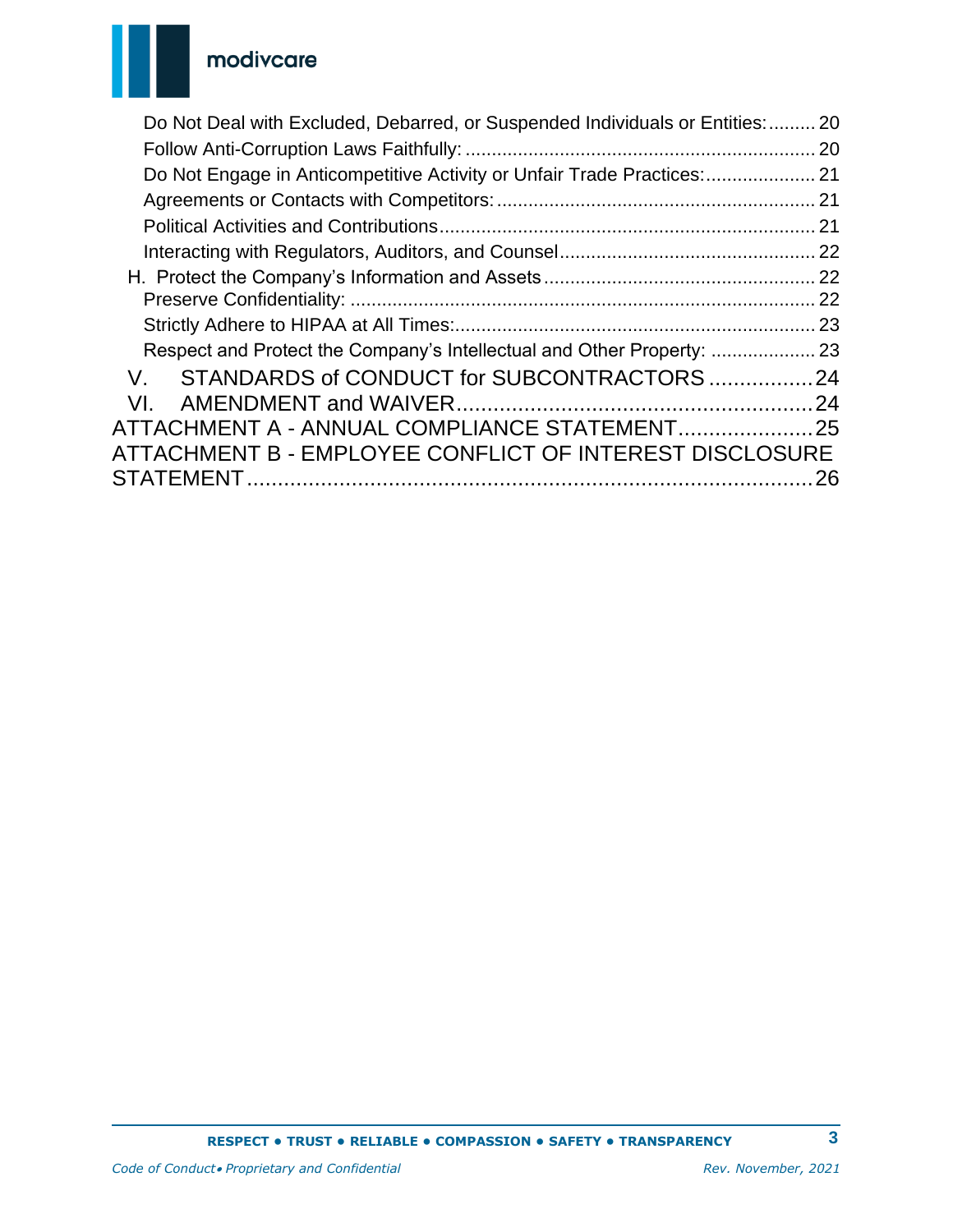

## <span id="page-3-0"></span>**I. INTRODUCTION**

This Code of Conduct (the "COC") applies to all ModivCare team members, whether full time, part time, or temporary. In addition, the ethical principles set forth in this COC must be followed by the Company's Board members, vendors and subcontractors. As of the date marked in the footer of this document, Simplura maintains its own separate Code of Conduct.

The purpose of the COC is to promote and provide guidance to the Company's team members, executives, officers, managers, and business associates on honest, ethical, and legal conduct in all areas of the Company's business, including:

- Complying with various applicable healthcare statutes, regulations, and guidance materials, and any other applicable laws, rules, and regulations
- Ensuring implementation and maintenance of an effective compliance program at **ModivCare**
- Handling actual or apparent conflicts of interest between personal and professional activities and relationships in an ethical and timely manner
- Making full, fair, accurate, timely, and understandable public communications
- Reporting to the appropriate person(s) identified in this COC of violations of the COC, including ethical rules, principles, and standards, completely and promptly
- Enforcing accountability for failure to adhere to the COC

**Jody Kepler, JD, LLM,** is the Chief Compliance Officer (CCO). Jody is ultimately responsible for the Company's compliance activities and for overseeing enforcement of the COC. She may be reached at **615-762-7773 or [jody.kepler@modivcare.com](mailto:jody.kepler@logisticare.com)**.

In addition, ModivCare's Chief Executive Officer, together with the General Counsel and CCO, has established the Company's Compliance Committee, consisting of leaders of the Company's major departments and business units and other senior executives. The Compliance Committee oversees the administration of the COC to ensure it is implemented in accordance with its terms and applicable law.

It is important to understand that the establishment of these compliance positions and groups does not diminish the responsibility of each executive, officer, manager, and employee to meet the highest standards of ethical and legal conduct. Abiding by the COC and the Company's related compliance policies is a condition of continued employment with ModivCare. However, the COC and the Company's policies and procedures are not contracts of employment, or offers to contract, and are not intended to create any express or implied promises or guarantees of fixed terms of employment.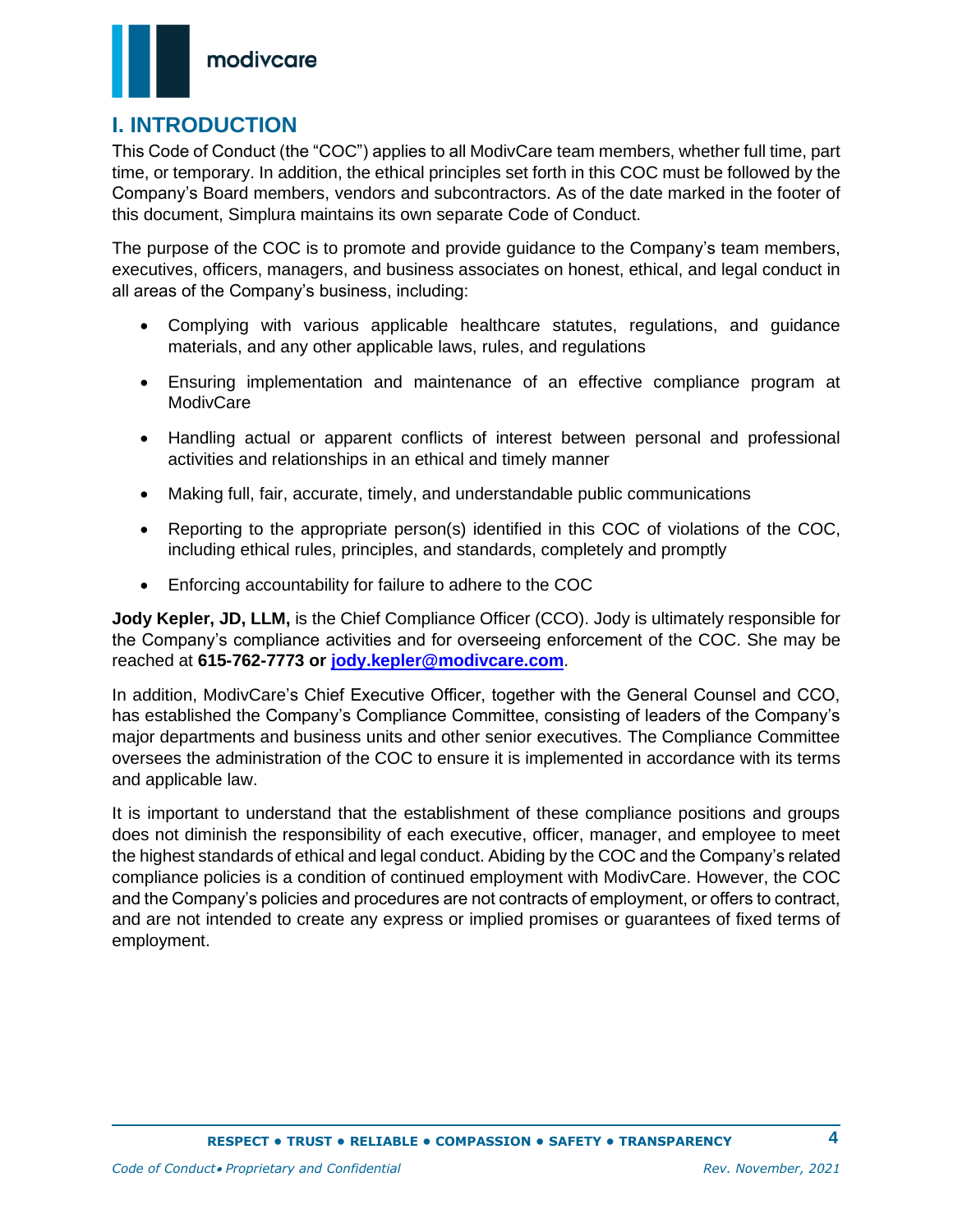

#### *A Special Note to Company Executives, Officers, and Members of Management*

ModivCare's business unit leaders and executives have the primary responsibility for integrating the COC into the fabric of the Company, ensuring compliance with it, and spearheading rigorous enforcement of its provisions to create and maintain an ethical corporate culture.

Management is charged with achieving business results for ModivCare, but they must do so within the bounds of the ethical culture of the Company. To that end, all Company executives, officers, and members of management must exhibit strong leadership and demonstrate an unwavering commitment to ethical business practices and attitudes to the people on their staffs or teams. It is up to the Company's leaders to demonstrate that business results are important, but never at the expense of compliant or ethical behavior.

Company executives, officers, and members of management must monitor the practices of the team members who report to them, provide guidance to them, and never ignore unethical conduct. Perhaps most importantly, they must provide ethical leadership and foster a work environment that integrates ethical and lawful conduct into everyday business dealings and encourages team members to raise or report ethical issues. *Failure to adequately instruct subordinates, or to prevent and detect noncompliance with applicable policies and legal requirements (especially where vigilance would have led to earlier detection of problems) is a failure of management's duties and may result in discipline up to and including termination of employment*.

### <span id="page-4-0"></span>**II. EFFECTIVE COMPLIANCE PROGRAM COMPONENTS**

The Company works diligently to have an effective compliance program. This COC is one component of this multi-faceted effort. The Compliance Program, consisting of the seven elements listed below and discussed throughout this COC, reduces the likelihood of instances of unethical and noncompliant behavior, minimizes the consequences should instances of noncompliance occur, and otherwise protects the Company's corporate brand and reputation.

The seven elements of the Company's Compliance Program are:

- 1. Compliance Officer, Compliance Committee, and high level oversight
- 2. Written code of conduct, policies, and procedures
- 3. Effective training and education
- 4. Effective lines of communication
- 5. Routine identification, monitoring, and auditing of compliance risks
- 6. Enforced standards and discipline
- 7. Prompt and effective responses to compliance issues

Each of these seven elements is vital to the success and effectiveness of the Company's Compliance Program. They are discussed in greater detail throughout this COC.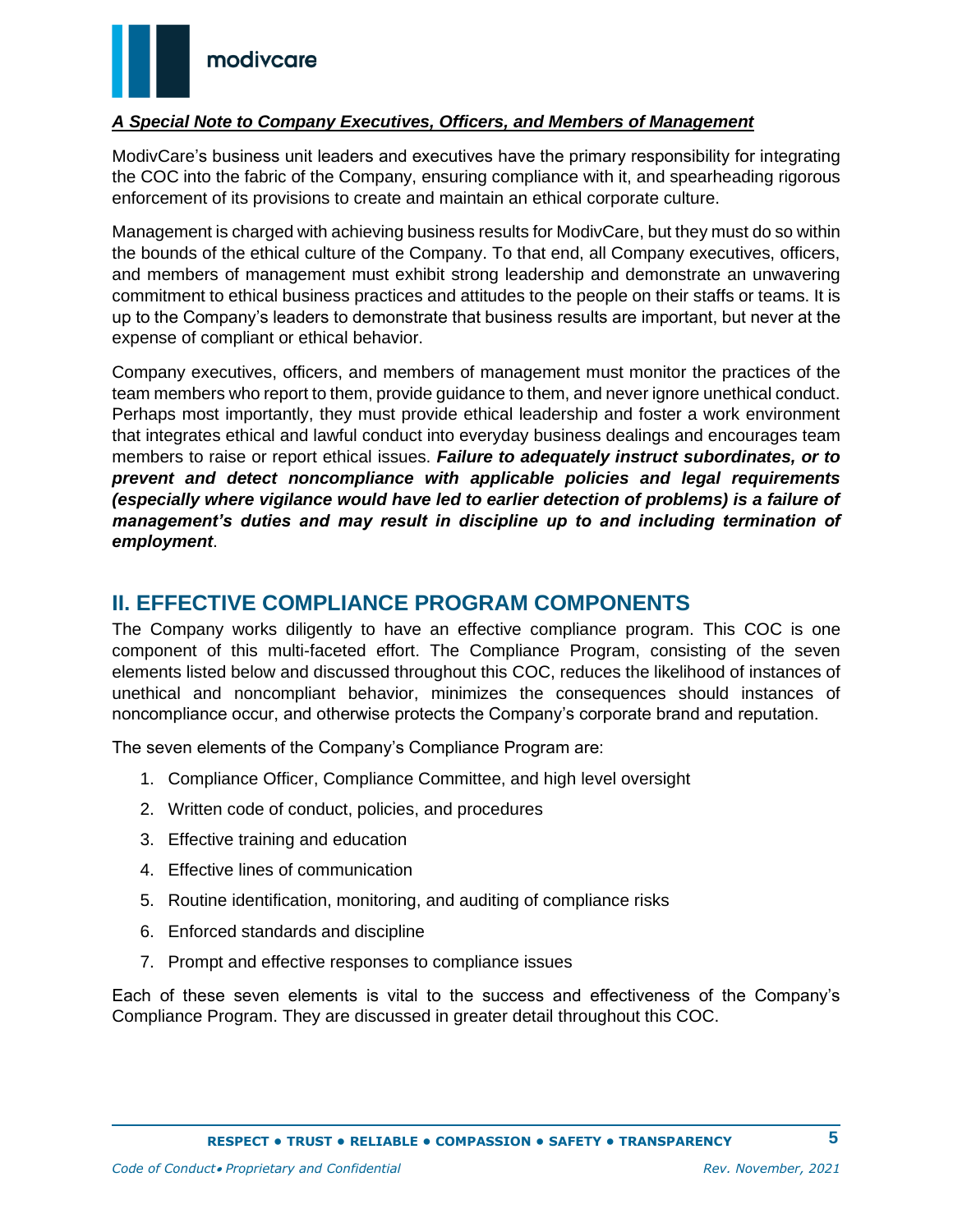

## <span id="page-5-0"></span>**III. COMPLIANCE AND ETHICS PROCEDURES**

## <span id="page-5-1"></span>**A. Getting Answers to Your Questions**

It is impossible for this COC or any other standards of conduct or other guidance documents to anticipate every potentially problematic business scenario or ethical dilemma that may arise. The Company therefore relies upon each team member's good judgment in applying the ethical and legal standards that are in the COC and the Company's related policies and procedures. You should always err on the side of caution and prudence. The COC not only prohibits you from engaging in conduct that is improper, illegal, or unethical, but also from engaging in conduct that creates even the appearance of impropriety.

Remember; you are not alone in this endeavor. When in doubt about ethics or compliance issues, please ask questions. If you do not get a clear answer, keep asking. The Company encourages you to ask questions of your supervisors and managers, Chief Compliance Officer, any member the Legal Department, and other resources as appropriate, such as members of the Human Resources or Finance Departments. If someone asks you a question about the COC or any compliance or ethics matter and you are not sure of the answer, refer them to, or consult with, your colleagues listed above to be sure that any advice you give is correct. Compliance is a collaborative effort.

### <span id="page-5-2"></span>**B. Reporting Violations or Concerns**

If you believe that you have (or may have) violated the COC, or any applicable law or regulation (including and especially those addressing any kind of financial fraud or misrepresentation), you must immediately report the violation to allow the Company to address any potential problem. The Company has created multiple avenues for reporting compliance issues to ensure there are effective lines of communication for all situations that may arise. Promptly reporting a potential violation may prevent or significantly reduce any adverse consequences.

Equally importantly, do not ignore questionable behavior by your colleagues or others, or expect that such behavior will be handled by someone else. If you are aware that an executive, officer, manager, team member, or subcontractor performing services for the Company has violated or potentially violated the COC or any applicable law or regulation, you must report it.

Any manager, supervisor, or other high-ranking team member who receives a report of a suspected violation of the COC must promptly contact the Chief Compliance Officer. In addition, because ModivCare is committed to the highest standards of honesty, integrity, fairness, and communication, the Company makes available the Ethics Hotline, staffed and operated by the independent service provider Convercent, 24/7/365. You may report ethics and compliance concerns anonymously if you wish. **The Ethics Hotline phone number is 855-818-6929 (toll free)**. If you prefer, you may submit questions or reports concerning ethics and compliance issues to the Ethics Help Desk at **[https://ethicshotline.modivcare.com](https://ethicshotline.logisticare.com/)**. Either way, the Ethics Hotline and Help Desk are intended to allow you to raise concerns or questions in a secure, confidential manner. All issues are triaged and investigated in as timely a manner as possible under the circumstances.

In order for the Company to address fully any concerns or complaints submitted through the Ethics Hotline, please include as many specific facts (e.g., names, positions, locations, dates) as you are comfortable providing. If the information in any report is insufficient to allow the Company to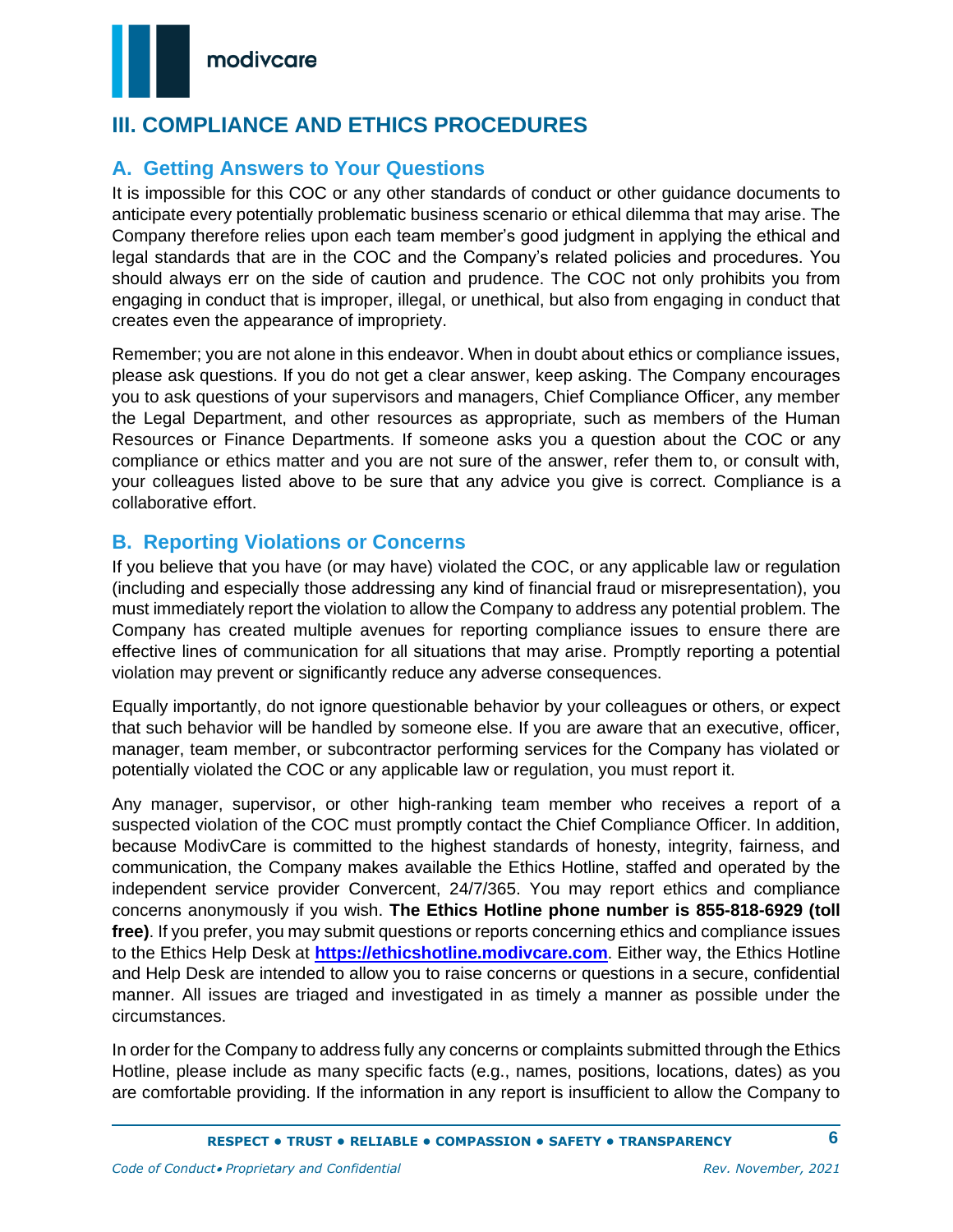

identify the individuals involved, it is challenging and difficult to investigate and resolve such concerns or complaints.

Appropriate issues to raise through the Ethics Hotline include questions about, or reports of, suspected instances of unethical or illegal conduct related to the following:

- Violations of this COC or other ethics and compliance policies and procedures, laws, or regulations
- Questionable accounting, auditing, or other financial matters
- Improper payments and irregular billing practices
- Facilitation of corruption or misrepresentation
- Forgery or alteration / falsification of documents or data
- Violations of federal or state securities laws applicable to ModivCare as a subsidiary of a public company, ModivCare Inc.
- Conflicts of interest
- Fraud, theft, bribery, and misappropriation or misuse of Company assets or property
- Improper gifts or entertainment
- Intentional breaches of our client or subcontractor contracts
- Improper / abusive behavior toward our clients, their members, Company colleagues, or members of the general public

#### *A Special Note re: Personnel Issues*

Please remember that all personnel issues should normally be reported to your supervisor, your local office's Human Resources Manager, or the corporate Human Resources Department, unless you need or wish to remain anonymous. "Personnel issues" include complaints related to other team members, work environment, operations, payroll, benefits, and treatment by supervisors and managers. Issues reported to Human Resources Department personnel will be handled in a timely and confidential manner and referred to the Chief Compliance Officer and/or the Legal Department if they also raise issues of unethical or illegal behavior.

### <span id="page-6-0"></span>**C. Protection from Retaliation**

Any person who asks about or in good faith reports an actual or suspected violation of the COC, the Company's policies and procedures, or applicable laws, will be protected from actual or threatened retaliation, discharge, or other negative treatment, even if the report turns out to be unsubstantiated or incorrect. This protection from retaliation also extends to anyone who assists in the investigation of potential or suspected violations.

*Any executive, officer, member of management, or other Company team member who retaliates or is responsible for retaliation against individuals who ask questions, in good faith report known or suspected violations, or who assist in the investigation of suspected violations, will be subject to discipline, including but not limited to suspension or*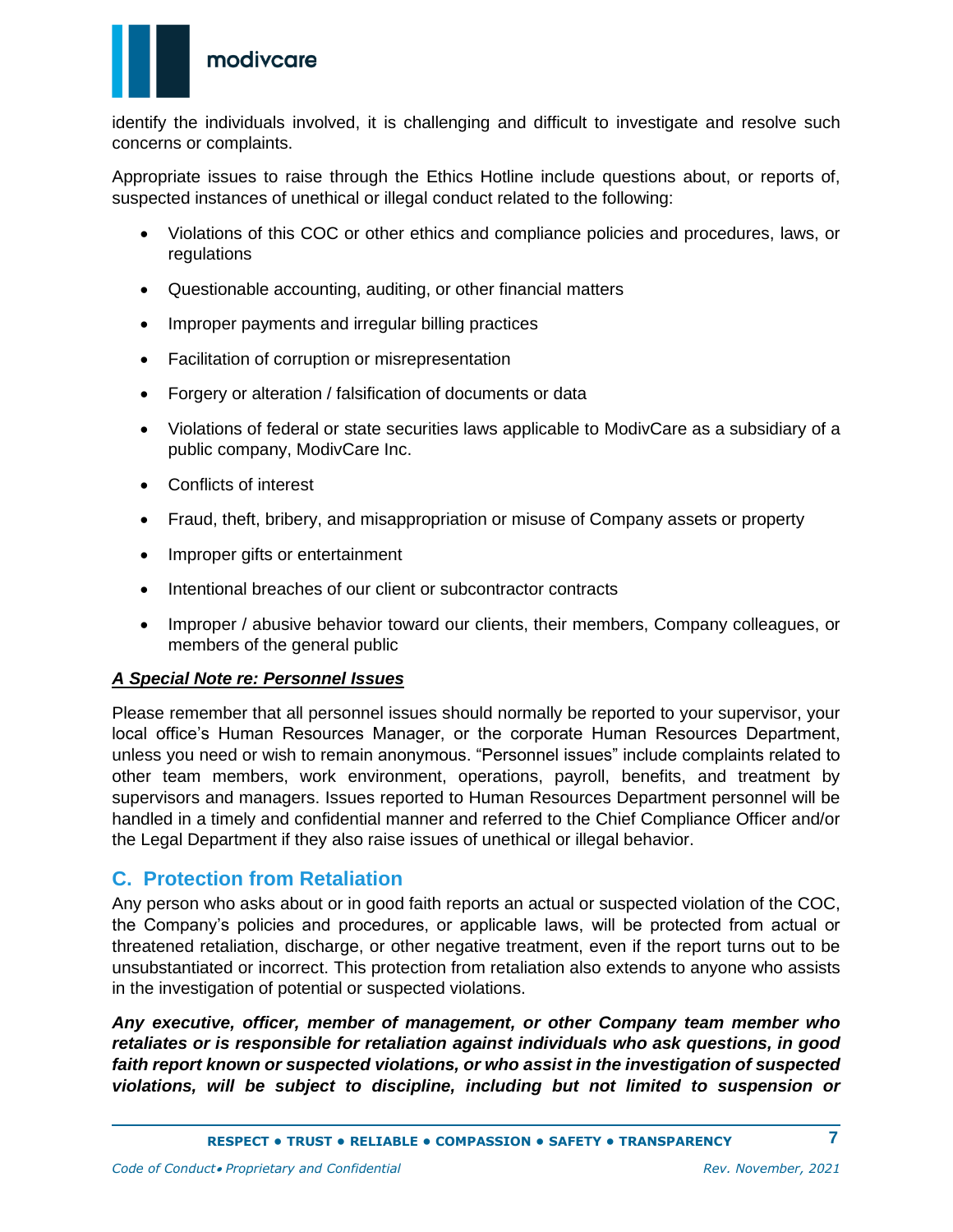

*termination of employment.* Under certain circumstances, individuals who retaliate against those who raise ethics and compliance concerns could also face legal action, as the Company deems appropriate.

Reports of or concerns about retaliation or attempted retaliation (which are themselves ethical violations) may be made to the Chief Compliance Officer, or any member of the Legal or Human Resources Departments. Alternatively, you may report actual or attempted retaliation using the Ethics Hotline or Ethics & Compliance Help Desk as outlined on page 8 of this COC. As a Company team member, you have the responsibility to report any actual or attempted retaliation of which you become aware, even if it is not directed against you.

Team members who submit reports that they know to be false, or who fail to cooperate fully in an investigation of a suspected ethics, compliance, or legal violation, have violated the COC and will be subject to disciplinary action in accordance with the Company's progressive discipline policies and procedures found in the Employee Manual. Please review the Company's Fraud, Waste, and Abuse and Whistleblower Policy, which is Addendum 3 to the Employee Manual, available at **[https://employee.modivcare.com/Human-Resources](https://employee.logisticare.com/Human-Resources)**, for more information.

### <span id="page-7-0"></span>**D. Investigations**

Upon receiving a report of an actual or suspected ethics or compliance violation, the Chief Compliance Officer, with the assistance of the Special Investigations Unit (and the Legal and Human Resources Departments' assistance, where warranted) immediately arranges for a detailed investigation. The investigation will, as appropriate, include interviews of knowledgeable personnel and review and analysis of relevant documents and other materials. If the Chief Compliance Officer or her designee believes that the integrity of an investigation may be compromised because of the presence in the workplace of team members who are under investigation, the team member(s) allegedly involved in the misconduct may be removed from their present work activities, with or without pay, pending the outcome of the investigation.

As a condition of employment, all team members are required to fully cooperate with any internal or external investigations, including producing requested documents and materials, and participating in interviews. Refusal to cooperate with an ethics investigation is grounds for discipline, up to and including suspension or termination of employment. This includes providing false or misleading answers to ethics investigation interview questions or withholding or altering requested documents or data.

## <span id="page-7-1"></span>**E. Violations of the COC, Policy, or Law**

All team members are responsible for complying with the COC, the Company's related compliance policies and procedures, and applicable laws and regulations. Part of that responsibility is to report known or suspected violations of the COC, Company policies and procedures, or applicable law. In addition, supervisors or managers may be held responsible for the behavior of their subordinates and all agents, consultants, and other representatives of the Company under their reasonable control. If a violation occurs, the specific disciplinary action taken will depend on the circumstances but may include suspension or termination of employment or other association with the Company, or legal action, as the Company deems appropriate.

The Company routinely conducts and commissions audits and other monitoring activities throughout all divisions and business units to ensure compliance with the COC, Company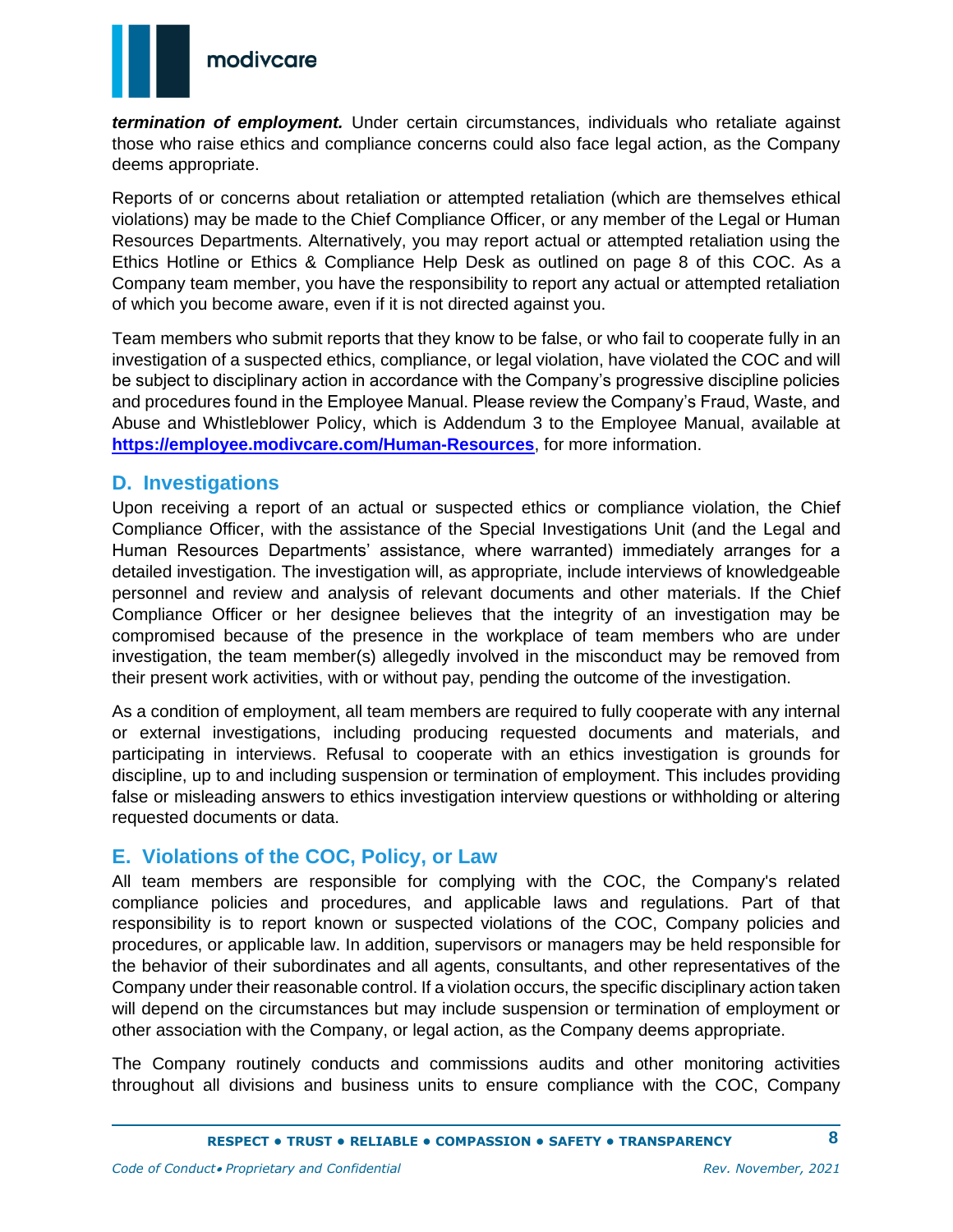

policies, and applicable law. In addition, the Compliance Committee conducts an annual risk inventory and assessment and formulates a risk mitigation work plan to address identified risks. The findings of these activities are used to evaluate the effectiveness of, and to make improvements to, the Compliance and Ethics Program and the Company's functioning as a whole and are routinely reviewed with the Board of Directors of ModivCare Inc.

The Board of Directors will make determinations of discipline for COC violations applicable to the Company's executives and officers and any family members who may be employed by the Company. For all other team members, such determination will be made by the Human Resources Department in conjunction with the General Counsel and the Chief Compliance Officer or their designees. The Compliance Committees and the Human Resources Department track all compliance-related disciplinary actions to ensure consistency and fairness across all divisions of the Company in the handling of compliance-related violations.

The Company's disciplinary procedures for compliance-related violations are set forth in detail in the Employee Manual, available through the Employee Web Portal,

**<https://employee.modivcare.com/Human-Resources>**. In addition, ModivCare is governed by a suite of compliance policies and procedures, also available via the Employee Web Portal at **<https://employee.modivcare.com/Compliance>**.

## <span id="page-8-0"></span>**F. Personnel Responsible for COC Administration and Oversight**

Every Company team member is responsible for helping ensure that the COC is fully understood, complied with, and rigorously enforced in every operation. In addition, certain team members have specific, enhanced responsibilities with respect to the COC. Regardless of his or her role in the Company, every team member is expected to be vigilant about potential COC violations and to promptly report them upon discovery.

### <span id="page-8-1"></span>**Compliance Committee and Executive Compliance Committee:**

The Compliance Committee consists of the Chief Compliance Officer, General Counsel, and other representatives of senior leadership of the Company's business units and departments. The Committee is chaired by the CCO and hold quarterly regular meetings. The Committees advise and assist the CCO with the implementation and oversight of the COC. The primary purposes of the Committees are to:

- Provide high-level oversight of the Company's compliance-related activities and establish an ethical and compliant "tone at the top" of the Company
- Conduct an annual risk inventory and assessment to analyze the Company's risk profile with respect to contractual and legal requirements
- Assess existing policies and procedures that address relevant risk areas and oversee the revision of existing policies and/or development of new policies, as appropriate
- Work with appropriate Company departments to assess current ethics and compliance training and education and implement new training as required
- Work with appropriate Company departments to promote compliance with the COC, Company policies and procedures, and applicable law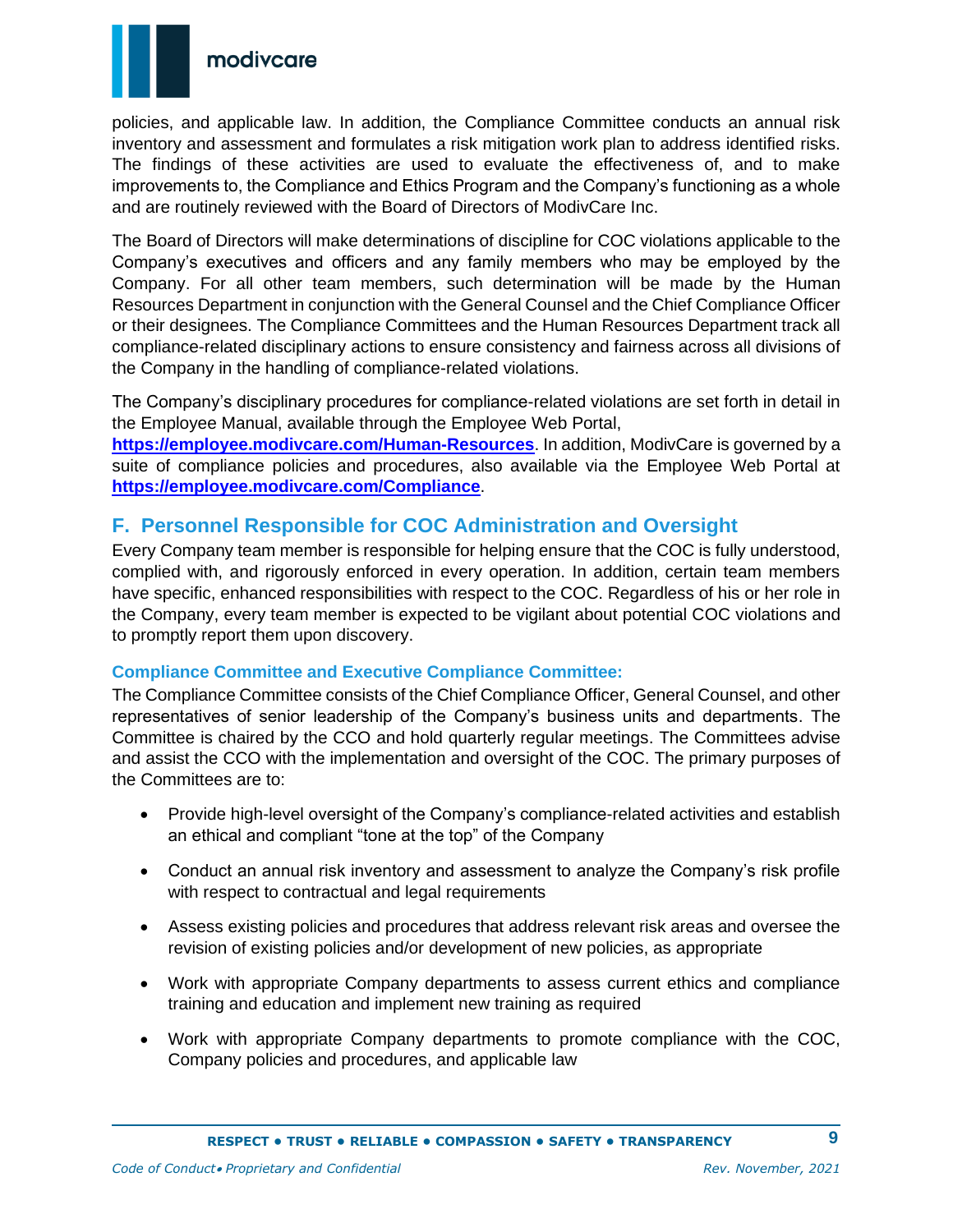### modivcare



- Arrange for, oversee, and/or review periodic audits of the Company's business to assess the effectiveness of the COC and the Compliance Program as a whole
- Monitor and assist with responding to governmental and client audits and law enforcement requests related to fraud, waste, and abuse
- Advise the Company's senior management and the Board of Directors of ModivCare's parent company, ModivCare Inc., of significant risks to the Company, and work to mitigate such risks

#### <span id="page-9-0"></span>**Chief Compliance Officer:**

Jody Kepler is the Company's Chief Compliance Officer (CCO). Contact information for the CCO is found on page 5 of this COC. The CCO has overall responsibility for all aspects of the Company's compliance function, including enforcing the COC and the Company's related compliance policies. The CCO also reports directly and regularly to the Board of Directors of ModivCare Inc. on matters regarding the Company's Compliance Program.

#### <span id="page-9-1"></span>**Special Investigations Unit:**

The Company has established a Special Investigations Unit (SIU), consisting of SIU Managers, Supervisors, and Specialists who specialize in and are dedicated to detecting, investigating, and mitigating fraud, waste, and abuse (FWA). The SIU is part of the Compliance Department, and is therefore autonomous and independent from the Company's operations. The SIU investigates allegations of misconduct and violations of law and policy by Company team members, our state agency and health plan clients and their members, and our subcontracted transportation providers, functioning much like our clients' SIUs and state Medicaid agencies' Medicaid Fraud Control Units (MFCUs) and other law enforcement personnel. SIU personnel have expertise in program integrity regulations and other requirements found in federal and state law, as well as our clients' contracts.

The SIU works with the Company's Data Insights and Analytics Department, including a dedicated Director of Anti-FWA Data Science, to conduct analysis of FWA trends and stop payment of fraudulent claims and wasteful and abusive spending on unnecessary or inappropriate services. From time to time the SIU seeks assistance from Network Services Specialists for field investigations of members and subcontracted transportations providers for possible FWA.

### <span id="page-9-2"></span>**G. Training and Education**

Upon hire<sup>1</sup> and annually thereafter, every team member must complete the Company's compliance and ethics training and education curriculum, which addresses the topics covered by the COC, and other topics as deemed appropriate or required by regulations or client contracts. This training must include general compliance and FWA training that incorporates the principles found in CMS's program integrity materials. All training and education materials are available through the Company's electronic Learning Management System (LMS). Records related to compliance and ethics training courses (and other educational courses available on the LMS) are maintained by the Training and Talent Development Department. The Compliance Committee and Legal, Human Resources, and Training and Talent Development Departments are jointly

 $1$  By regulation, ModivCare employees and subcontractors are required to complete this training within 90 days of hire or contracting, but the Company strives to enforce a best practice that requires the training to be completed within 30 days of hire or contracting and annually thereafter.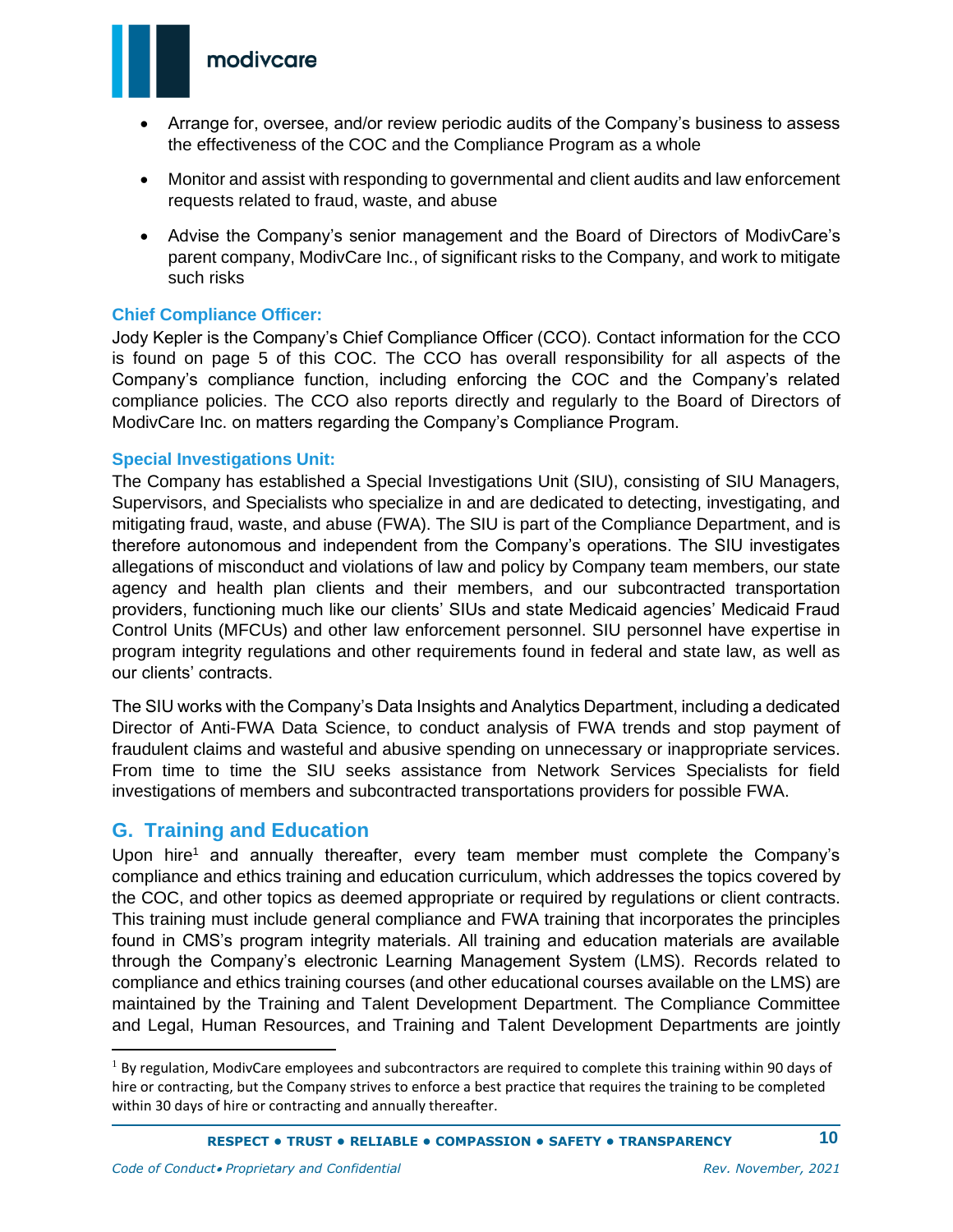

responsible for creating and updating all course content. All records related to mandatory compliance training are maintained for 10 years.

As part of their job duties, managers must ensure all team members reporting to them complete the required training courses in a timely manner. Many of these materials include assessments and tests that must be satisfactorily completed for team members to be deemed in full compliance. In certain situations, retraining using the ethics and compliance curriculum may be required as part of progressive discipline. The course content may vary to accommodate different levels of team members and different lines of business, but each course includes material on all COC subjects applicable to those team members, and includes examples or illustrations of the compliance risks relevant to those employees.

Team members must also receive training and education on other pertinent subjects, including, for example, requirements under the Health Information Portability and Accountability Act (HIPAA), sexual harassment, discrimination, cultural competency and workplace diversity, member health, safety, and welfare, any other policies and procedures applicable to their job responsibilities, as well as other subject matters as required by client contract or law. In addition, professional team members must participate in training and education activities sufficient to keep their licensure or certification current and in good standing.

ModivCare is also responsible for ensuring that its subcontractors that deal with Medicaid, Medicare, and Managed Care Organization (MCO) members receive certain ethics and compliance training and education within 90 days of contracting and annually thereafter. The training and education materials may come from any source, including ModivCare, so long as the materials are substantively similar to the materials the Company makes available to our subcontractors, which include compliance training incorporating CMS content. ModivCare provides to these downstream entities the appropriate training and education materials through the Transportation Provider Web Portal, or upon request to the Chief Compliance Officer. This COC is included among the materials distributed to the Company's subcontractors, who may choose to be governed by it or by their own standards of conduct that are substantively similar.

We also annually distribute to our subcontractors the Company's FWA and Whistleblower Policy, as required by the Deficit Reduction Act of 2005 (section 6032). Subcontractors are required to complete general compliance and FWA training that incorporates the principles found in CMS's program integrity materials, and maintain proof of successful completion for 10 years. The Compliance Committee oversees and audits the Transportation Provider Compliance Program that, among other things, documents annual compliance through certificates of completion, training rosters, and annual program integrity and HIPAA data security attestations.

### <span id="page-10-0"></span>**H. Annual Compliance Statement**

After completing annual compliance and ethics training and education in the LMS, each team member executes an Annual Compliance Statement. For reference, a template of this statement is attached to this COC as Attachment A. Copies are maintained in team members' personnel files or elsewhere, as the Company deems appropriate. Team members who complete the "Disclosure" section of this statement raising possible violations of the COC or the law must also report the concerns they document on the form to the Chief Compliance Officer, any member of the Legal Department, or through the Ethics Hotline and Helpdesk.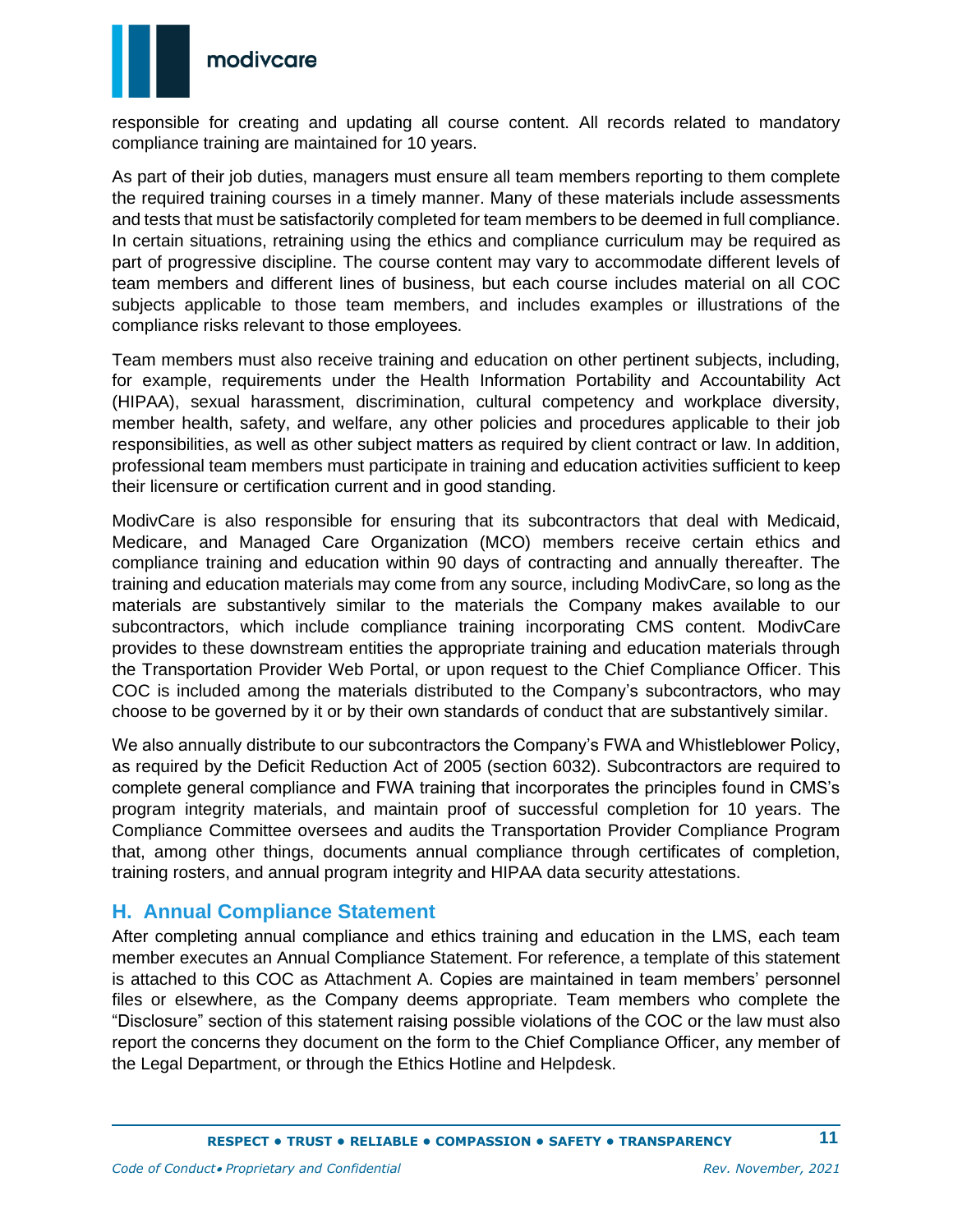

### <span id="page-11-0"></span>**I. Accessibility of the COC**

This Code of Conduct (COC) is available through the Employee Web Portal. It is also available at the Company's online Learning Management System (LMS) and distributed with the compliance and ethics training and education materials that all employees must review and complete regularly. In addition, the COC is available to ModivCare's subcontractors via the Transportation Provider Web Portal, and is part of the compliance materials they must review and complete within 90 days of contracting and annually thereafter. Finally, the COC is also found on the Company's websites, **[www.modivcare.com](http://www.modivcare.com/)**, and is available upon request from the Company's Compliance, Legal, and Human Resources Departments.

## <span id="page-11-1"></span>**IV. CODE of CONDUCT**

All team members must be familiar and comply with the ethical principles and standards of conduct in this COC, as well as with any applicable laws and regulations, at all times. You should comply with not only the letter, but also with the spirit of all federal, state, and local laws, rules and regulations applicable to the Company's business. Complying with these ethical standards is not a substitute for complying with relevant regulations and laws. In addition, as applicable, team members must adhere to their respective professional codes of ethics. Team members must also comply with Company compliance policies and procedures, as well as those policies and procedures applicable to their particular job functions.

### <span id="page-11-2"></span>**A. Maintain Accurate Business and Financial Records**

Everyone must create and maintain accurate business and financial records. Preserving the integrity of our financial records is not only the law, but is also important for accurately measuring and maintaining our competitive success and public credibility. ModivCare's parent company, ModivCare Inc., must file periodic reports with the Securities and Exchange Commission (SEC) that are also available for public review and contain information upon which the public may rely. We take this public disclosure responsibility very seriously, and are committed to ensure that all Company communications are complete and accurate.

Books and records must also be kept in compliance with government procurement and contracting rules, other client contract requirements, and any administrative requirements of the government agencies that oversee or do business with the Company. We maintain records relating to our provision of services under Medicaid, Medicare, and MCO contracts for a period of 10 years from creation.

Business records, including financial documents, expense accounts, reimbursements, and timesheets, must be accurate and complete. Never include false or misleading information in any business record, and do not omit accurate information in an effort to mislead or conceal. Those team members who are authorized to enter agreements that bind the Company must never execute a contract that does not fully reflect the true nature and economic substance of the transaction or business activity, or omit material facts from an agreement. Only certain ModivCare team members may execute contracts, and then only in accordance with the Company's Schedule of Authorizations, which is found on the Employee Web Portal or may be provided by request to the Chief Compliance Officer or **General Counsel**, **Jonathan Bush**, at **[jonathan.bush@modivcare.com](mailto:jonathan.bush@modivcare.com)**.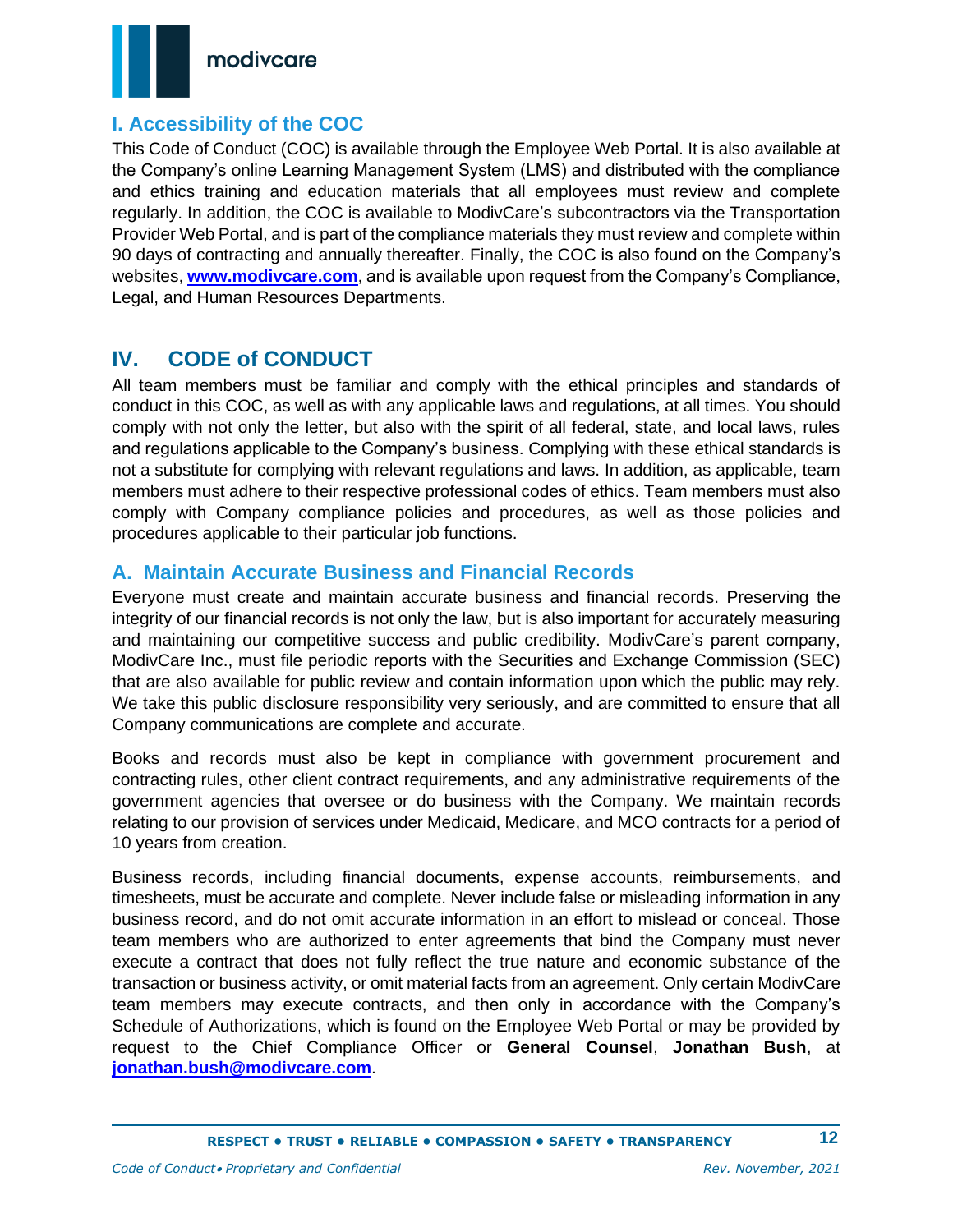

You must never create or maintain any accounts, entities, assets, or funds that are not fully and accurately recorded in the Company's books. You must at all times comply with the Company's internal accounting and auditing policies and controls, which are designed to protect the integrity of our corporate records and the Company's finances. If you are uncertain as to the appropriateness of any accounting or financial reporting matter, you should ask your supervisor. Further, no team member may fraudulently influence, coerce, manipulate, or mislead an auditor (whether internal or external) for the purpose of rendering misleading financial statements or for any other purpose.

If you have any concerns about accounting or financial issues, you should report those concerns directly to your supervisor, the CCO, any member of the Legal Department, or the Ethics Hotline (855-818-6929), or by the procedures outlined in the Company's FWA and Whistleblower Policy, which is an Addendum 3 to the Employee Manual. The Company's policy against retaliation applies to any such reports.

### <span id="page-12-0"></span>**B. Ensure the Accuracy of Financial Reporting**

As the wholly-owned subsidiary of a publicly-traded company, ModivCare is required to comply with federal and state laws and regulations with respect to the accuracy of the information it supplies to its parent company, ModivCare Inc., which is ultimately reported to the SEC and communicated to the public. The Company's financial statements are relied upon both internally and externally by individuals making business or investment decisions. Accuracy and candor are critical to the financial health of the Company. As a result, each Company team member, including every executive, officer, and member of management involved in the review, preparation, or substantiation of ModivCare Inc.'s SEC Reports and Public Documents (as defined below) must act in good faith, responsibly, and with due care and diligence to ensure that the Company provides full, fair, accurate, timely, and understandable information for ModivCare Inc.'s disclosures in its SEC Reports and Public Documents. The term "SEC Reports and Public Documents" means financial statements, reports, and other documents filed with or submitted to the SEC, as well as other public communications made by ModivCare Inc. or the Company.

Financial executives, officers, and other personnel involved in the review or preparation of SEC Reports and Public Documents must help ensure that SEC Reports and Public Documents fairly disclose the Company's assets, liabilities, and any material transactions made by the Company. Senior Financial Officers are responsible for the SEC Reports and Public Documents meeting the following requirements:

- SEC Reports and Public Documents must, in reasonable detail, accurately and fairly reflect the transactions engaged in by the Company and acquisitions and dispositions of the Company's assets
- SEC Reports and Public Documents must not contain any untrue statement of material fact that would make the statements in the SEC Reports and Public Documents misleading
- Financial reports must be prepared in accordance with, or reconciled to, Generally Accepted Accounting Principles ("GAAP") and applicable SEC rules, including the SEC accounting rules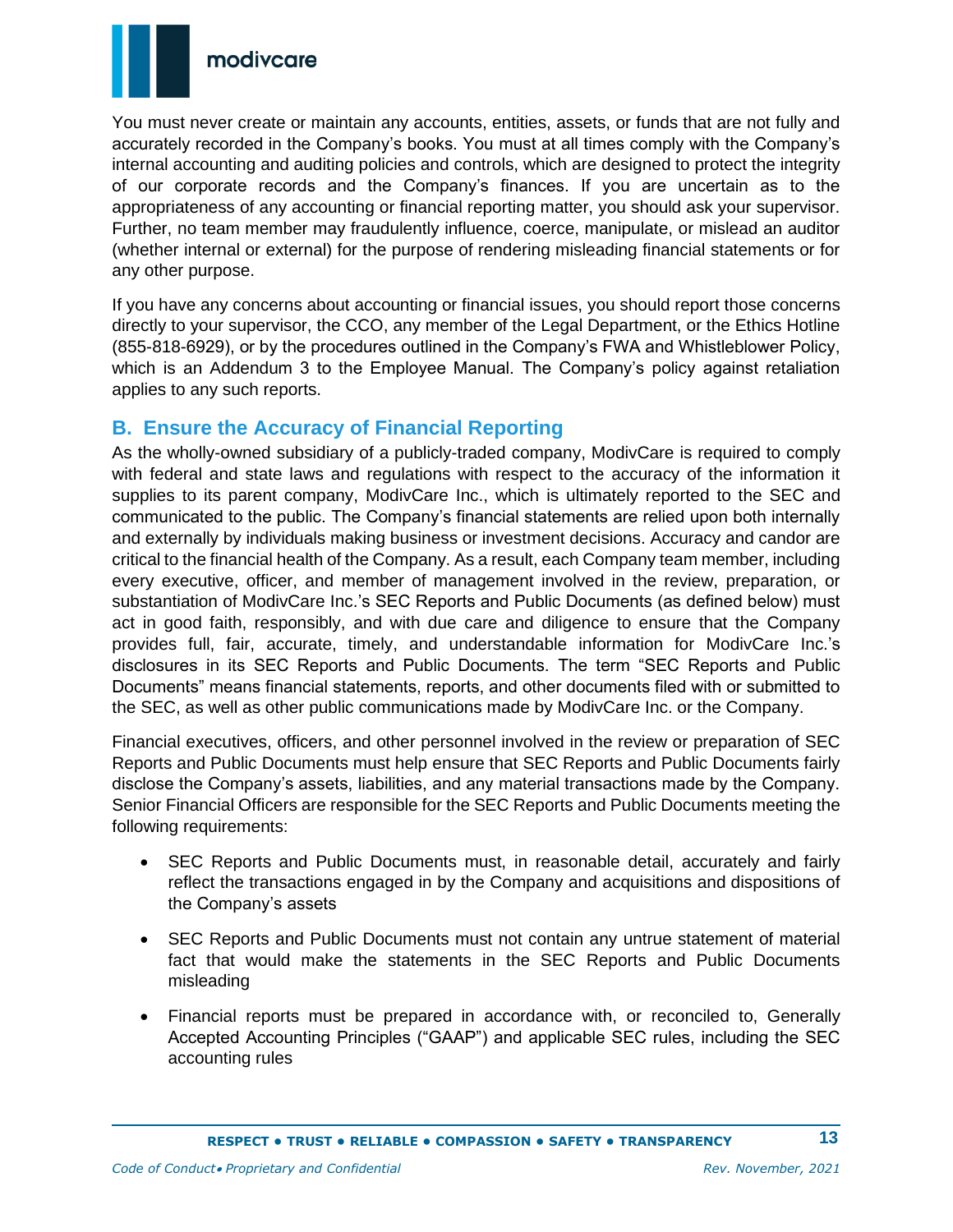

• SEC Reports and Public Documents must contain full, fair, accurate, timely, and understandable disclosures

If you become aware of material inaccuracies contained in the materials used to prepare SEC Reports and Public Documents, or material omissions from the SEC Reports and Public Documents, you are required to immediately report such inaccuracies or omissions to the **Chief Compliance Officer, Jody Kepler (615-762-7773 or [jody.kepler@modivcare.com\)](mailto:jody.kepler@logisticare.com) or General Counsel, Jonathan Bush [\(jonathan.bush@modivcare.com\)](mailto:jonathan.bush@modivcare.com)** so that they may be communicated to the Chairman of ModivCare Inc.'s Board of Directors Audit Committee.

Finally, you are required to respect the confidentiality of information acquired in the course of the performance of your responsibilities. This obligation continues even after you leave the Company's employment.

If you have any concerns about accounting or financial issues, you should report those concerns directly through the Ethics Hotline (855-818-6929) or by the procedures outlined in the Company's FWA and Whistleblower Policy, Addendum 3 to the Employee Manual. The Company's policy against retaliation applies to any such reports. You may also raise concerns about accounting or financial issues with the Chief Compliance Officer or any member of the Legal Department.

### <span id="page-13-0"></span>**C. Maintain Accurate Client and Member Records**

Inadequate, incomplete, or otherwise deficient documentation is a key risk area for the healthcare industry, transportation industry, and social services providers. The preparation, compilation, and maintenance of accurate documentation (whether electronic or in hard copy) is the responsibility of all team members, including those who provide direct services, or those who prepare and submit claims for payment, reconciliation, or reimbursement. It is imperative that all record keeping conform to standards acceptable to governmental regulatory agencies and payors, as well as our client contracts. Under no circumstances should entries be put into client records that fail to indicate the correct time and/or date that the entry was actually made. All records related to client services or member care should be kept in accord with applicable standards, including but not limited to HIPAA privacy and security regulations, licensing and/or accreditation authorities, state Medicaid authorities, and CMS regulations and guidance.

Team members who prepare any records and reports are obligated, ethically and legally, to assure that these documents are accurate and complete, safeguarded against loss or destruction, retained for specified periods as may be established by the Company or otherwise required by law, and maintained in confidence as required by HIPAA and other applicable privacy and data security laws. Each team member involved in government filings and submissions must exercise diligence to assure the accuracy of the data and information contained in such submissions.

Team members must not submit false or misleading data or other information in any government filing or submission, including, but not limited to, any claim submitted to a federally-funded or state healthcare program. Submission of inaccurate information not only subjects the individual team member and the Company to the possibility of severe civil and criminal sanctions, and debarment from participation in the healthcare industry and government contracts, but is extremely damaging to the Company's reputation among clients, members, transportation providers, other subcontractors, and regulators.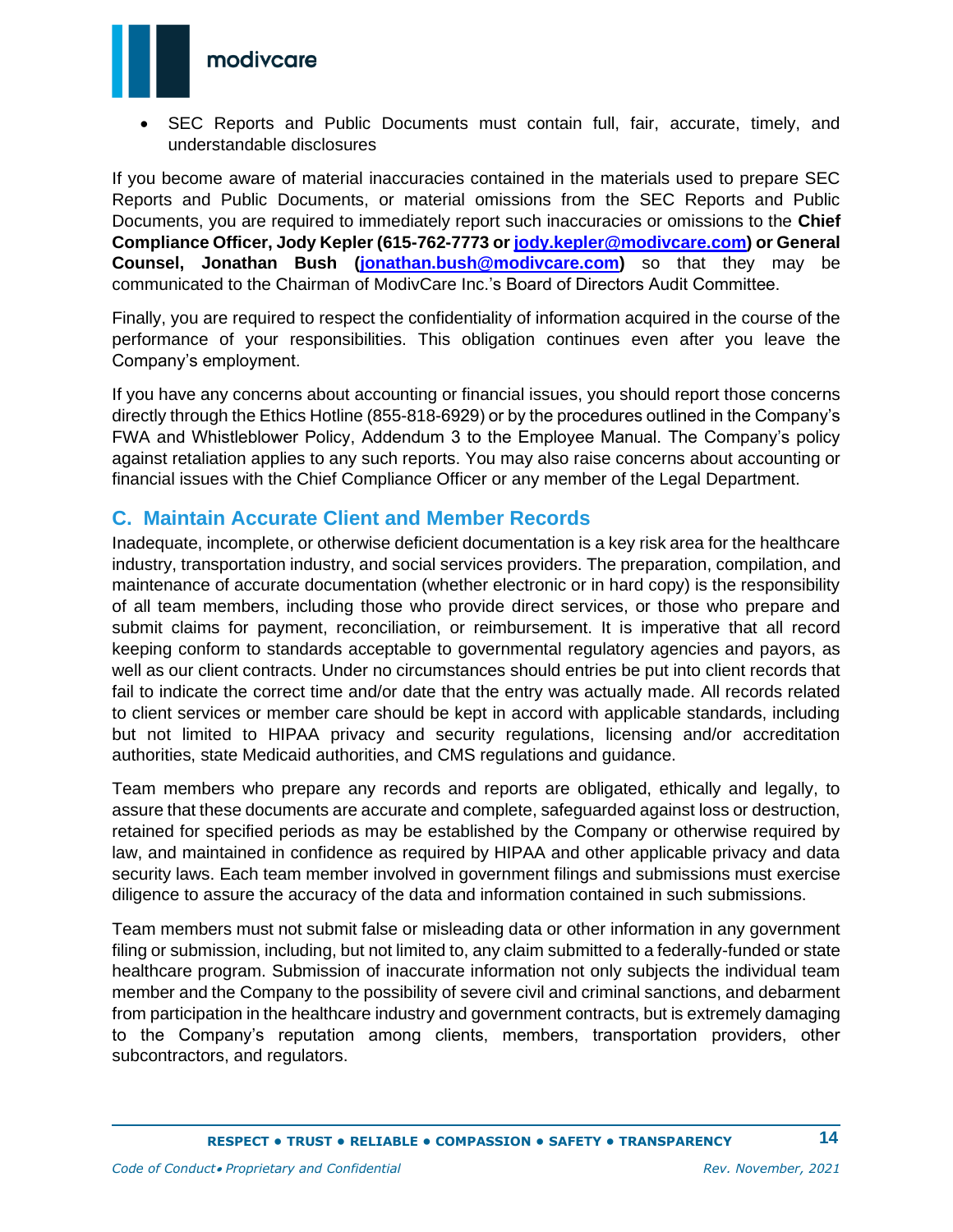

The Company takes false claims and other forms of fraud, waste, and abuse very seriously. Team members must identify and seek to resolve allegations of false or fraudulent claims immediately. Issues are resolved fastest and most effectively when given prompt attention at the local level. The Company, therefore, encourages its team members to report concerns to their immediate supervisors, who should promptly consult with any member of the Special Investigations Unit, the Chief Compliance Officer, or any member of the Legal Department to address the concerns. If the supervisor is not an appropriate contact for whatever reason, or if the supervisor fails to respond quickly and appropriately to the concern, then the team member should immediately escalate the situation to the Chief Compliance Officer or General Counsel, or report the concern using the Ethics Hotline (855-818-6929). Team members should be aware of related compliance policies and procedures regarding detection and prevention of healthcare fraud and abuse, which are available in the Employee Manual, from their supervisors, or via the Employee Web Portal at **<https://employee.modivcare.com/Compliance>**.

### <span id="page-14-0"></span>**D. Never Engage in Insider Trading**

Under federal securities laws, you cannot trade in ModivCare Inc.'s stock on the basis of material, non-public information, nor can you "tip" such material, non-public information to others who use it to trade in ModivCare Inc.'s stock. These laws are designed to ensure that all investors are on an equal footing and are relying upon the same information in making their investment decisions. The Company's Corporate Communications Policy (Addendum 1 to the Employee Manual) sets forth the trading and reporting obligations of employees of public companies (or their whollyowned subsidiaries) in greater detail. Every executive, officer, member of management, and employee of the Company has access to these policies and must strictly adhere to them at all times. If you have any questions about insider trading or other corporate communications issues, contact the General Counsel at **[jonathan.bush@modivcare.com](mailto:jonathan.bush@modivcare.com)**, or the Chief Compliance Officer at **[jody.kepler@modivcare.com](mailto:jody.kepler@modivcare.com)**.

## <span id="page-14-1"></span>**E. Avoid Conflicts of Interest**

You must make every effort to avoid situations in which your personal interests conflict or appear to conflict with the interests of the Company. Even the suggestion of impropriety will hurt the valuable reputation the Company has worked so hard to establish. When in doubt about whether something constitutes a conflict of interest, ask your supervisor, the Chief Compliance Officer, or any member of the Legal Department. You may also submit your question through the Ethics Hotline (855-818-6929).

Every ModivCare team member is required to perform his/her responsibilities in a manner that furthers ModivCare's interests, and may not compromise those interests due to actual or perceived conflicts with other business matters or personal concerns. A conflict exists when your real or perceived personal interests interfere with or appear to interfere with the interests of the Company. To carry out our business effectively, every team member must be loyal to the Company. You should therefore refrain from entering into relationships that might impair your judgment about what is best for the Company. Even relationships that give the appearance of a conflict of interest should be avoided.

Conflicts of interest may arise in many ways, including, for example, receiving improper personal benefits as a result of your position with the Company, or having outside duties, responsibilities, or obligations that run counter to your duties to the Company. Conflicts of interest may reach farther than just the person employed by or otherwise serving the Company. In fact, many conflicts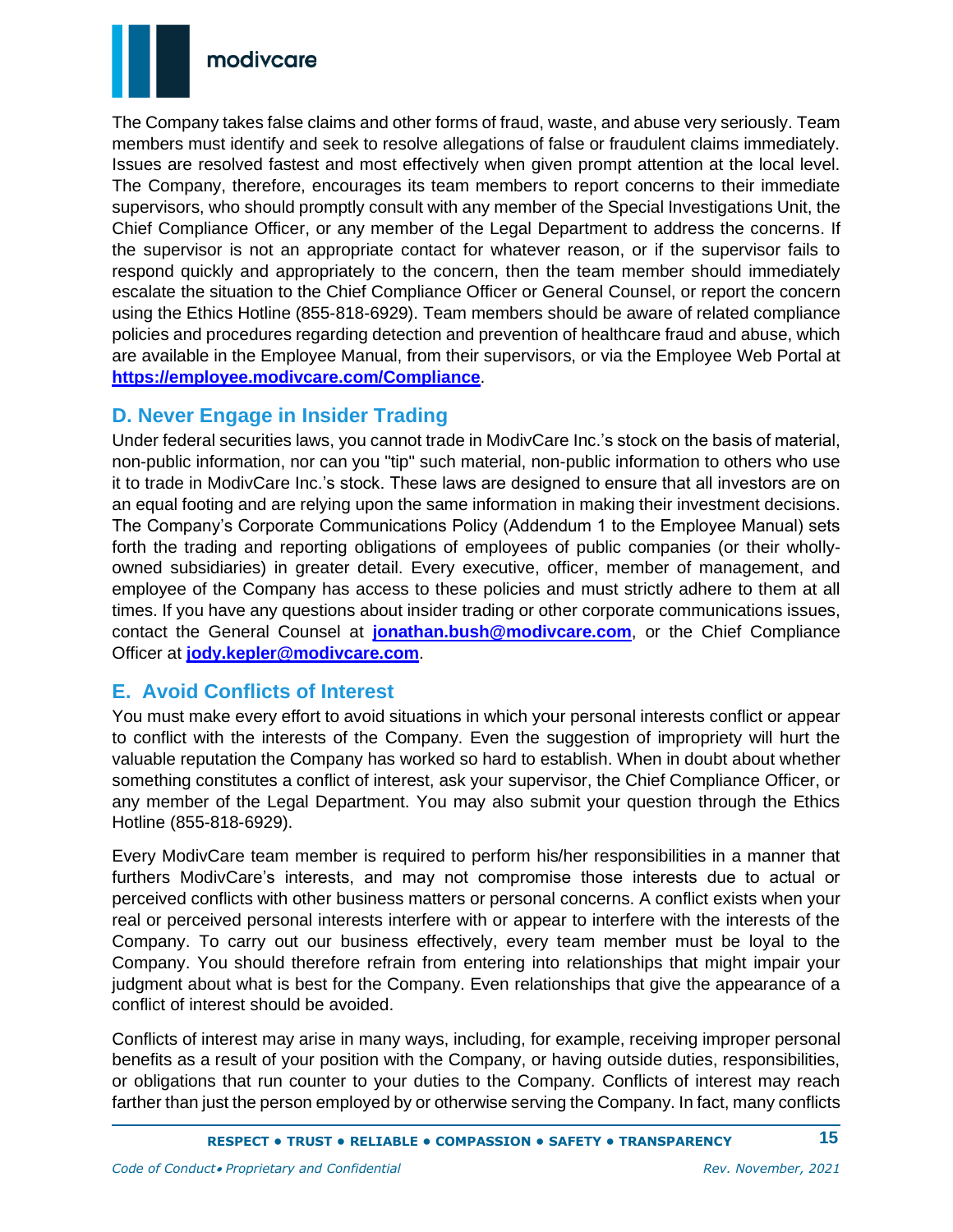

arise as a result of situations involving the relative of an executive, officer, member of management, or other team member. "Relatives" include spouses, domestic partners, children, parents, grandparents, brothers, sisters, aunts, uncles, nieces, nephews, cousins, in-laws (brother, sister, father, mother, son, daughter), step-relatives, and any persons sharing the same household on a continuing basis. In short, for purposes of the Company's conflict of interest policy, "relatives" essentially include persons with whom ModivCare team members have close, personal, consensual relationships.

ModivCare team members have an ongoing duty to promptly report potential or actual conflicts of interest to their supervisor(s), the Human Resources Department, and the Chief Compliance Officer, Jody Kepler, at 615-762-7773, **[jody.kepler@modivcare.com](mailto:jody.kepler@modivcare.com)**, **[ethics&complianceofficer@modivcare.com](mailto:ethics&complianceofficer@modivcare.com)**.

Team Members reporting potential or actual conflicts of interest may be required to complete a Conflict of Interest Disclosure Statement. The template for this document is Attachment B to this COC. In addition, employees at certain management levels and above, the Company's "Control Group," must also complete a Conflict of Interest Disclosure Statement and submit it to the Chief Compliance Officer within 30 days of hire or rehire and annually (based on calendar year) thereafter. The Chief Compliance Officer will send the statement template directly to the members of the Control Group and collect completed statements.

While it is impossible to set forth every scenario which results in a conflict of interest, conflicts may arise in the areas listed below:

#### <span id="page-15-0"></span>**Outside Employment and Other Activities:**

ModivCare team members' primary employment obligation is to the Company. Outside employment (e.g., second jobs) or business activities (e.g., maintaining personal businesses, serving on external boards of directors) are prohibited if they cause an actual or perceived conflict with the Company, our clients, or statutory or regulatory requirements. Any employment or business activity with ModivCare's clients, competitors, or subcontractors, including transportation providers, is considered a conflict of interest. ModivCare team members may not use the Company's time, name, property, or the services of fellow team members for any outside activities unless authorized by Company policy.

#### <span id="page-15-1"></span>**Personal Financial Interests:**

ModivCare team members may not own, directly or indirectly, a material financial interest in any entity that does business with, seeks to do business, or competes with ModivCare or ModivCare Inc. A "material" financial interest is defined as 5% or more of stock or other equitable interest. ModivCare team members may not refer clients, their members, vendors, subcontractors, or those who otherwise do business with the Company to an entity in which they or their relatives have a financial or other material financial interest.

In addition, Company team members may not serve on the board of directors of another company (other than a not-for-profit entity or a subsidiary of the Company) or of a governmental agency without the prior approval of the Compliance Committee. Team members must disclose opportunities to serve on boards of directors to the Chief Compliance Officer prior to accepting those positions.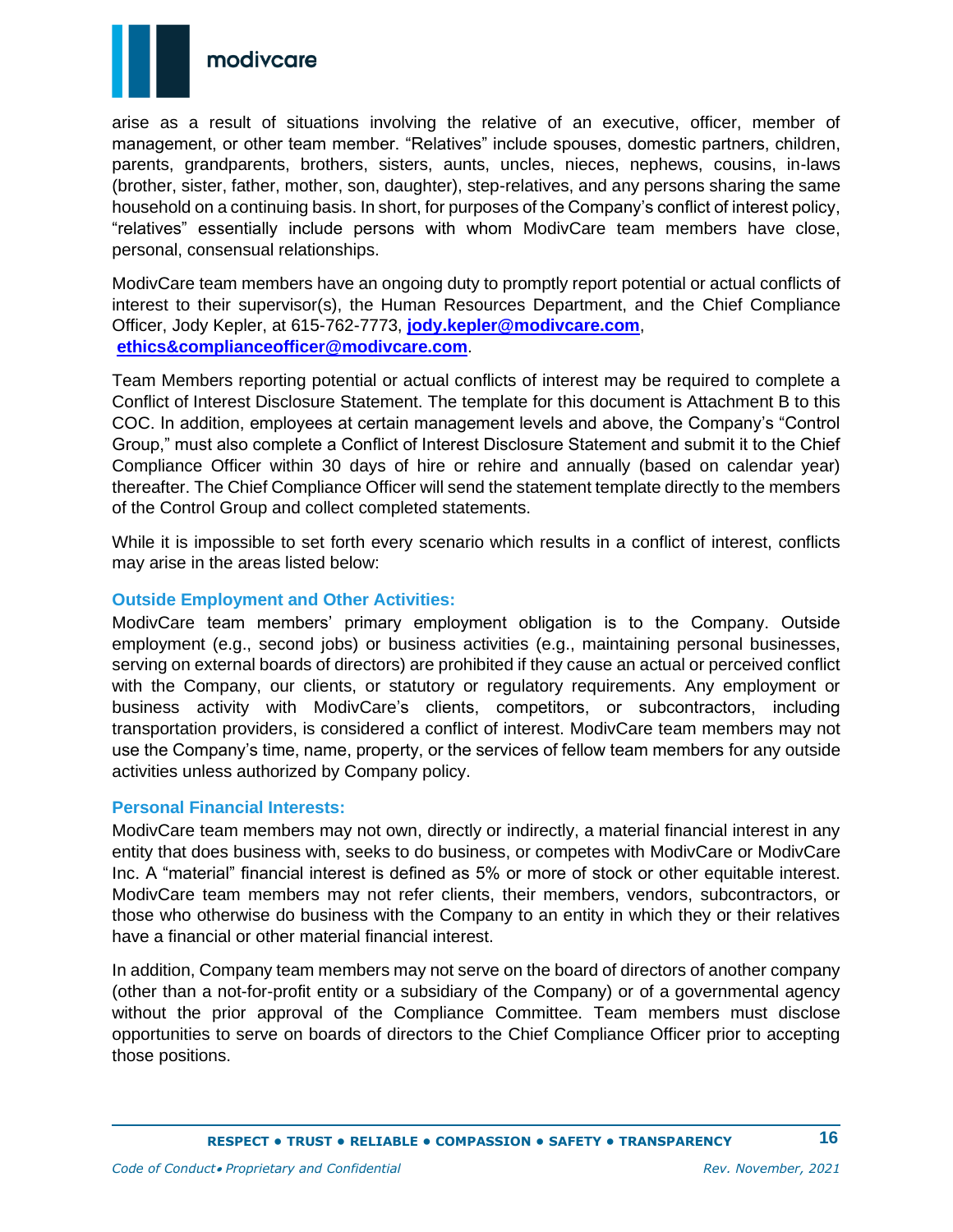

#### <span id="page-16-0"></span>**Relatives and Personal Relationships:**

ModivCare may employ ModivCare team members' relatives as long as they are the best-qualified candidates for their positions and their employment would not result in prohibited relationships. A "prohibited relationship" occurs when hiring, promoting, or transferring a ModivCare team member's relative or personal relation would result in a supervisory - subordinate relationship or give rise to the appearance of other potential or actual conflicts of interest. ModivCare team members may not make employment decisions (hiring, promoting, transferring, setting compensation, evaluating performance, disciplining, or terminating) about relatives. Team members who become aware that their relatives are seeking employment at ModivCare (or, if currently employed relatives will be changing roles in the Company, such as through promotion or transfer, that could result in a supervisory - subordinate relationship), must disclose that information to the Chief Compliance Officer, or any member of the Legal or Human Resources Departments.

#### <span id="page-16-1"></span>**Team Members with Transportation Benefits:**

Some Company team members or their relatives are entitled to non-emergency medical transportation (NEMT) benefits under agency programs or client health plans. ModivCare team members who are eligible for NEMT, or have relatives who are entitled to NEMT benefits managed by the Company, may not schedule, change, approve, or otherwise manage NEMT trips for themselves or their relatives.

#### <span id="page-16-2"></span>**Gifts and Financial Incentives:**

While exchanging gifts, providing entertainment, or performing services with parties outside of the Company may not be illegal, they may nevertheless appear to the public as improper or unethical. ModivCare team members may not solicit or accept gifts, services, or financial incentives from clients, their members, transportation providers, vendors, or other Company subcontractors. For those team members who deal with federal, state, or local governments, you may never offer to or accept from a government employee, volunteer, or elected official, any gift, entertainment, or service. A "gift" includes anything of value such as goods, restaurant meals, lodging, transportation, or tickets for sporting events or entertainment.

ModivCare team members who work in business development may entertain potential or actual clients if such entertainment is reasonable and consistent with accepted business practices, does not violate any laws or generally accepted ethical standards, and the public disclosure of facts about the entertainment would not embarrass the Company or otherwise harm the Company's reputation.

#### <span id="page-16-3"></span>**Business Opportunities:**

A conflict of interest may also arise if you take advantage of a business opportunity that should belong to the Company. You may not use an opportunity that is within the Company's line of business that relates to any business in which the Company engages, or in which the Company has an interest or expectancy, for your personal gain without prior approval. A team member, other than an executive officer, who intends to use any business opportunity obtained as a result of that team member's position with the Company, must obtain prior approval of the General Counsel. An executive officer or director who intends to use any business opportunity obtained as a result of that executive officer's or director's position with the Company must obtain prior approval of the Audit Committee of the Board of Directors of ModivCare Inc.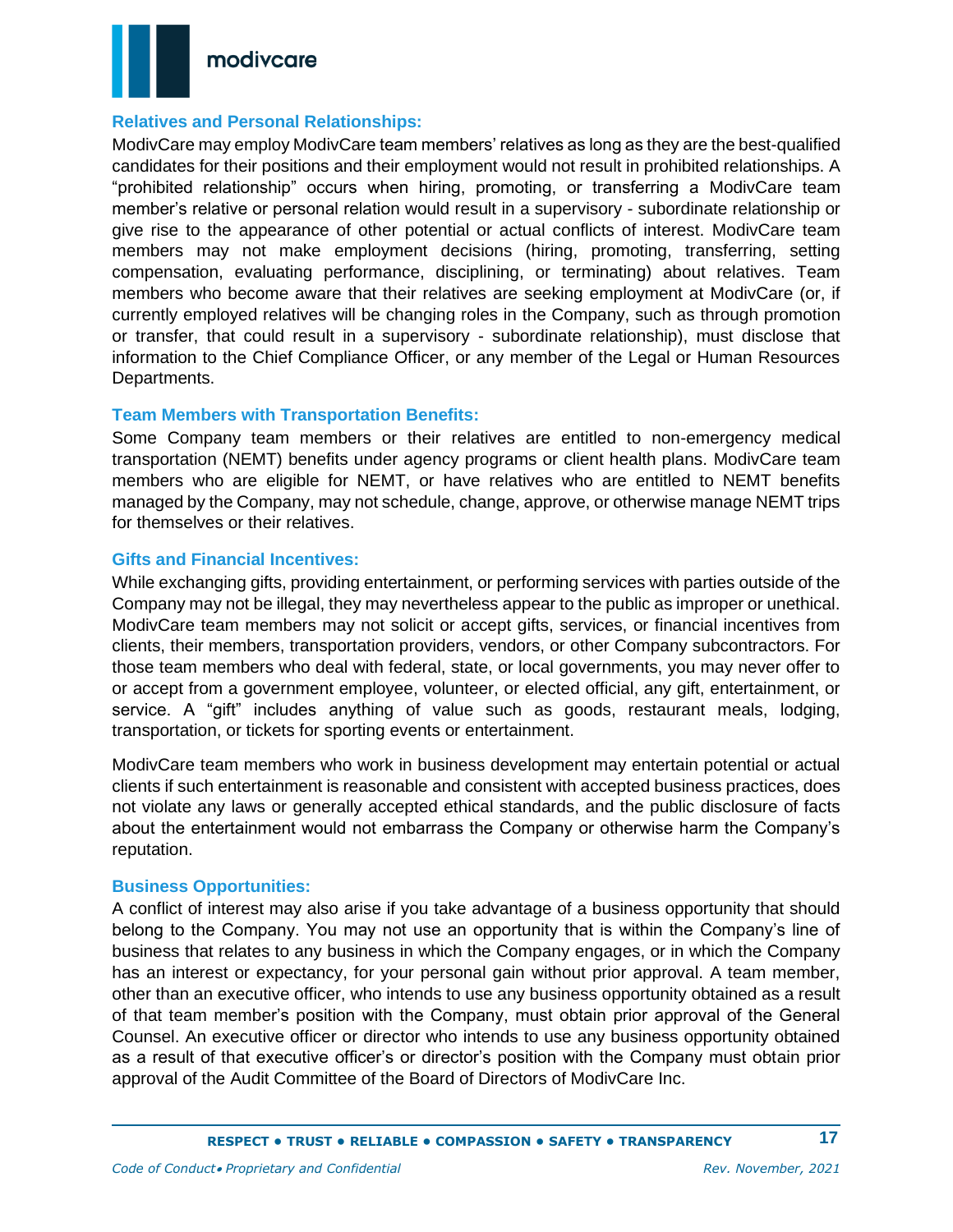

#### <span id="page-17-0"></span>**Business Relationships:**

If you or your relatives work for businesses seeking to provide goods or services to the Company, you may not use your personal influence to affect negotiations. If you are an executive, officer, or member of management of that business, you must notify the Company's General Counsel, or Chief Compliance Officer, who will review the proposed transaction and notify the Compliance Committee. If you or your relatives work for an entity that has a business relationship with the Company (for example, as a consultant, lender, or vendor of the Company) you must bring this fact to the attention of your immediate supervisor, and the Company's General Counsel, or Chief Compliance Officer to discuss any difficulties that might arise and appropriate steps to minimize any potential conflicts of interest. Finally, always remember that Company purchasing decisions must be based upon considerations of product or service quality and value. Accordingly, dealings with vendors and suppliers must be conducted on an objective basis, free from the influence of gifts, favors, or considerations of personality**.** 

#### <span id="page-17-1"></span>**Related Party Transactions:**

Some situations involving conflicts of interest, including certain situations described above, can be categorized as "Related Party Transactions." For purposes of the COC, the term "Related Party Transactions" refers to those transactions as defined in the rules of the applicable securities exchange, in this case the NASDAQ Global Select Market, where the Company's parent's (ModivCare Inc.) common stock is listed for trading. The Audit Committee of the Board of Directors of ModivCare Inc. will review all Related Party Transactions on an ongoing basis, and all Related Party Transactions must be approved by the Audit Committee. If you have any questions about related party transactions, contact the Company's General Counsel or Chief Compliance Officer.

ModivCare team members (or their relatives) who are unsure about the content or application of the Company's conflict of interest policy should contact the Chief Compliance Officer, the Human Resources Department, or any member of the Company's Legal Department. Violation of the Company's policy against conflicts of interest may result in discipline up to and including termination of employment.

### <span id="page-17-2"></span>**F. Value and Respect All Team Members**

The foundation of ModivCare is our people, and it is one of our highest values to treat each other with integrity, respect, honesty, and courtesy at all times.

#### <span id="page-17-3"></span>**Promote Equal Opportunity:**

The Company is committed to equal opportunity in all respects. We select, develop, and promote our team members without regard to race, color, national origin, gender, age, religion, disability, veteran's status, sexual orientation, or gender identity or expression, or as otherwise prohibited by law. The Company's equal opportunity policy is discussed more fully in the Employee Manual.

#### <span id="page-17-4"></span>**Maintain a Safe and Welcoming Workplace:**

Creating, encouraging, and maintaining a supportive workplace is critical to the teamwork and creativity that makes ModivCare a successful Company. Each of you must help the Company maintain a work atmosphere that is free of any harassing, abusive, disrespectful, disorderly, disruptive, or other unprofessional conduct. Harassment (including sexual harassment), violence, or threatening behavior in any form, whether verbal, physical, or through electronic communications, will not be tolerated and will result in discipline for team members engaging in such behavior, up to and including termination of employment.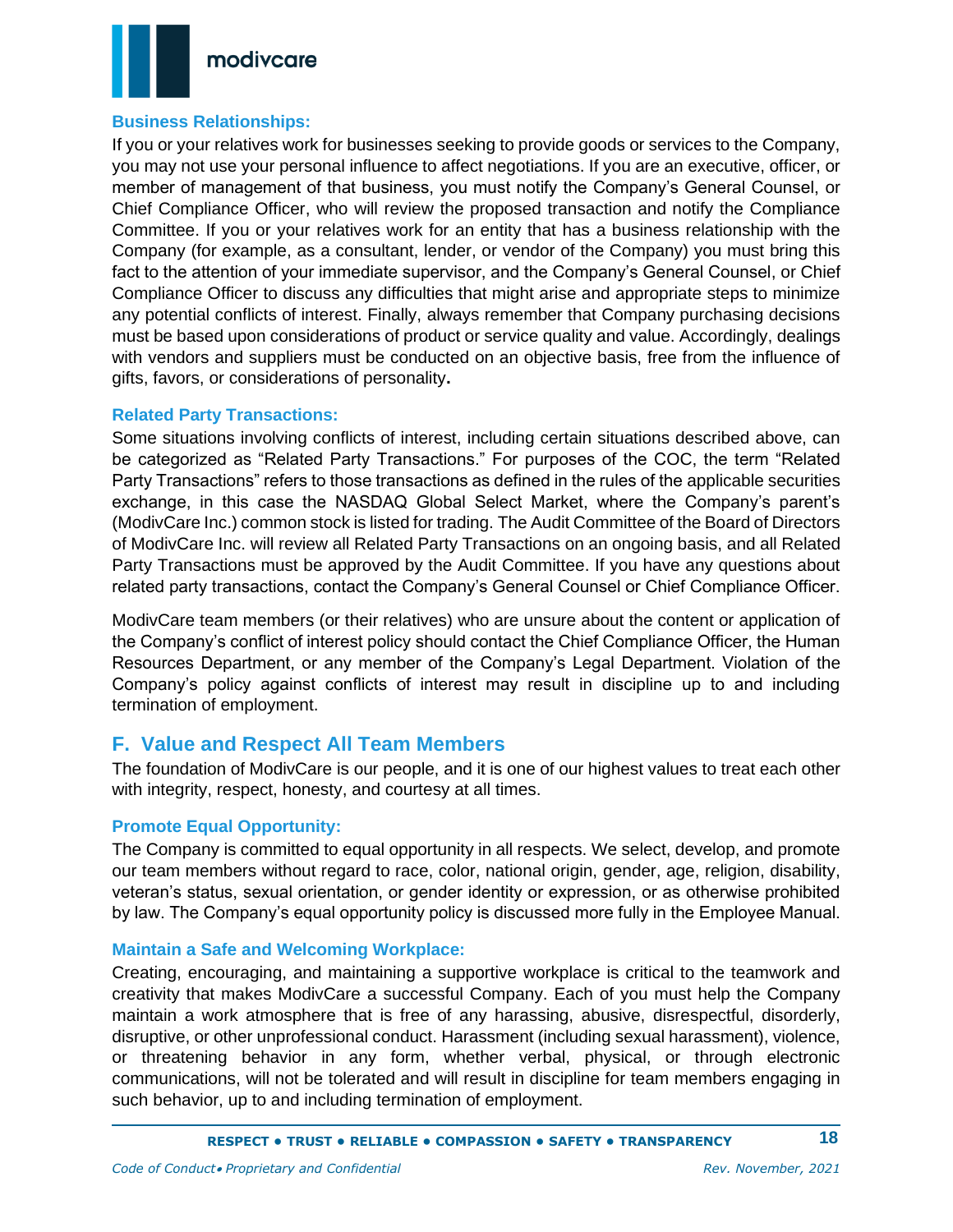

Mutual respect is a core value of our Company. What may seem funny or harmless to some people can be hurtful or degrading to others, creating a hostile or offensive work environment. Communicating derogatory comments, insults, and/or jokes that target a certain group (whether by race, gender, religion, or other characteristics), even among just a few co-workers, is unacceptable. Think before you speak and act.

There is nothing more important than the safety and security of our people. If you feel threatened or unsafe in any way, whether from another team member, third party, or anything else whatsoever (such as an environmental problem, for example), promptly report it to your supervisor, the Legal or Human Resources Departments, the Chief Compliance Officer, or through the Ethics Hotline (855-818-6929).

Please refer to the Employee Manual for additional specific policies regarding equal opportunity, anti-discrimination, harassment, and workplace safety. Questions or concerns involving employment practices should be referred to any member of the Human Resources or Legal Departments, who will coordinate with the Chief Compliance Officer, as appropriate.

#### <span id="page-18-0"></span>**Respect Clients and Members:**

All clients and their members must be treated with respect at all times. Any type of abuse (physical, emotional, verbal, or sexual) or neglect of members will not be tolerated. If you suspect another team member is abusing or neglecting a member, you are required to immediately report the matter to your supervisor, the Chief Compliance Officer, or through the Ethics Hotline (if, for example, reporting the abuse to your supervisor is not effective or is otherwise not appropriate under the circumstances).

Protecting the rights of the clients and members we serve is the responsibility of every team member. Our services are provided without regard to race, color, national origin, gender, age, religion, disability, veteran's status, sexual orientation, or gender identity or expression, or as otherwise prohibited by law and within the limits of our contracts. We must always provide our services in a manner that is considerate and respects the personal values and beliefs of those we serve.

#### <span id="page-18-1"></span>**Comply with Immigration Laws:**

It is the Company's policy to comply with all applicable laws governing the employment of persons who are not U.S. citizens. No person will be hired by the Company without the appropriate work authorization and submission of appropriate documentation.

### <span id="page-18-2"></span>**G. Conduct Business Fairly and with Integrity**

#### <span id="page-18-3"></span>**Deal Fairly with Business and Work Associates:**

Every ModivCare executive, officer, member of management, or other team member must at all times deal fairly and in good faith with our clients and their members, business partners, suppliers, competitors, stakeholders, regulators, and co-workers. You must never take unfair advantage of anyone through manipulation, concealment, misrepresentation, conspiracy, offers of illegal favors, or any other unfair or unethical practices. Dealings with contractors, suppliers, and vendors must be fair, and cannot be conditioned on requiring that they purchase services from or otherwise deal with the Company.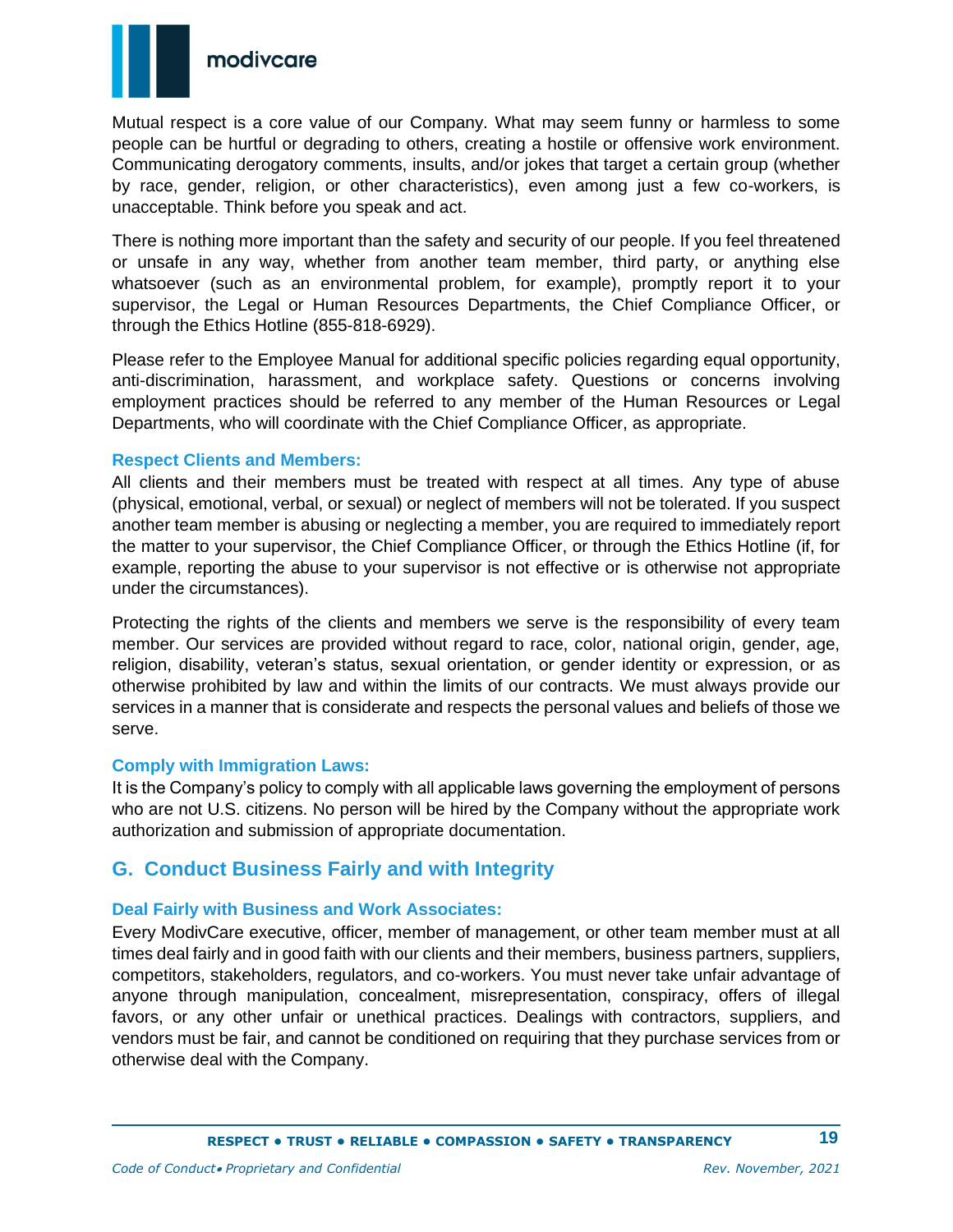

#### <span id="page-19-0"></span>**Respect Our Special Relationship to Government Agencies and Officials:**

Federal, state, or local government agencies often pay, directly or indirectly, for many of the services that the Company provides. As such, all team members must be ever mindful of their obligation to deal with complete honesty and transparency with government employees and officials. In making proposals to, soliciting business from, or entering into contracts with any government agency or official, all applicable contracting and procurement laws and regulations must be scrupulously followed. Managers with business units that deal with government entities must be familiar with these rules and be sure that their team members know and comply with them. All reports, claims for payment, invoices, or other documents submitted to any government official must be true, accurate, complete, and comply with agency and contractual standards. You may never solicit, offer, or accept any gift, money, or service from a government employee, volunteer, or elected official.

#### <span id="page-19-1"></span>**Do Not Deal with Excluded, Debarred, or Suspended Individuals or Entities:**

The Company will not knowingly employ individuals or contract with individuals or entities that are listed as debarred, suspended, excluded, or otherwise ineligible for participation in federal or state healthcare programs. The Company screens all team members and subcontractors (the entities, owners, and employees), prior to hire or contracting and monthly thereafter, against the Office of Inspector General (OIG), System for Award Management (SAM), all state healthcare exclusion lists, the Social Security Death Master File, and the Office of Foreign Asset Control (OFAC) sanctions list. If a Company executive, officer, manager, or other team member appears on these lists and is confirmed to be excluded, debarred, or suspended from participation in governmentfunded healthcare programs, that individual's employment is immediately terminated. If any subcontractor entity, owner, or employee is found on these exclusion lists and is confirmed to be excluded, debarred, or suspended from participation in government healthcare programs, they are immediately restricted from doing business with the Company, including providing transportation for ModivCare-referred trips. ModivCare will terminate contracts with subcontractor entities that are confirmed to be excluded, debarred, or sanctioned.

#### <span id="page-19-2"></span>**Follow Anti-Corruption Laws Faithfully:**

The Company is committed to complying with all anti-corruption, anti-kickback, and similar program integrity laws. You may never solicit, accept, offer, or provide kickbacks, illegal payments or similar favors to or from anyone (whether government officials or individuals employed in the private sector), anywhere. This includes, but is not limited to, soliciting, offering, or receiving anything of value in exchange for referring, furnishing, or recommending services to members or subcontracted transportation providers.

This conduct is prohibited whether it is engaged in by Company team members, or by any persons or entities that may be acting on the Company's behalf, such as consultants, agents, brokers, joint venturers, or business partners. You must carefully monitor any third parties with whom you do business on the Company's behalf to be sure that they do not attempt to pay bribes or kickbacks, and you must inform them of the Company's anti-corruption policy.

It is critical that all financial accounts and books are accurate, and that all expenses and other payments are accurately recorded and fairly describe the basis for such expenses. All accounts must be supported by accurate and complete documentation.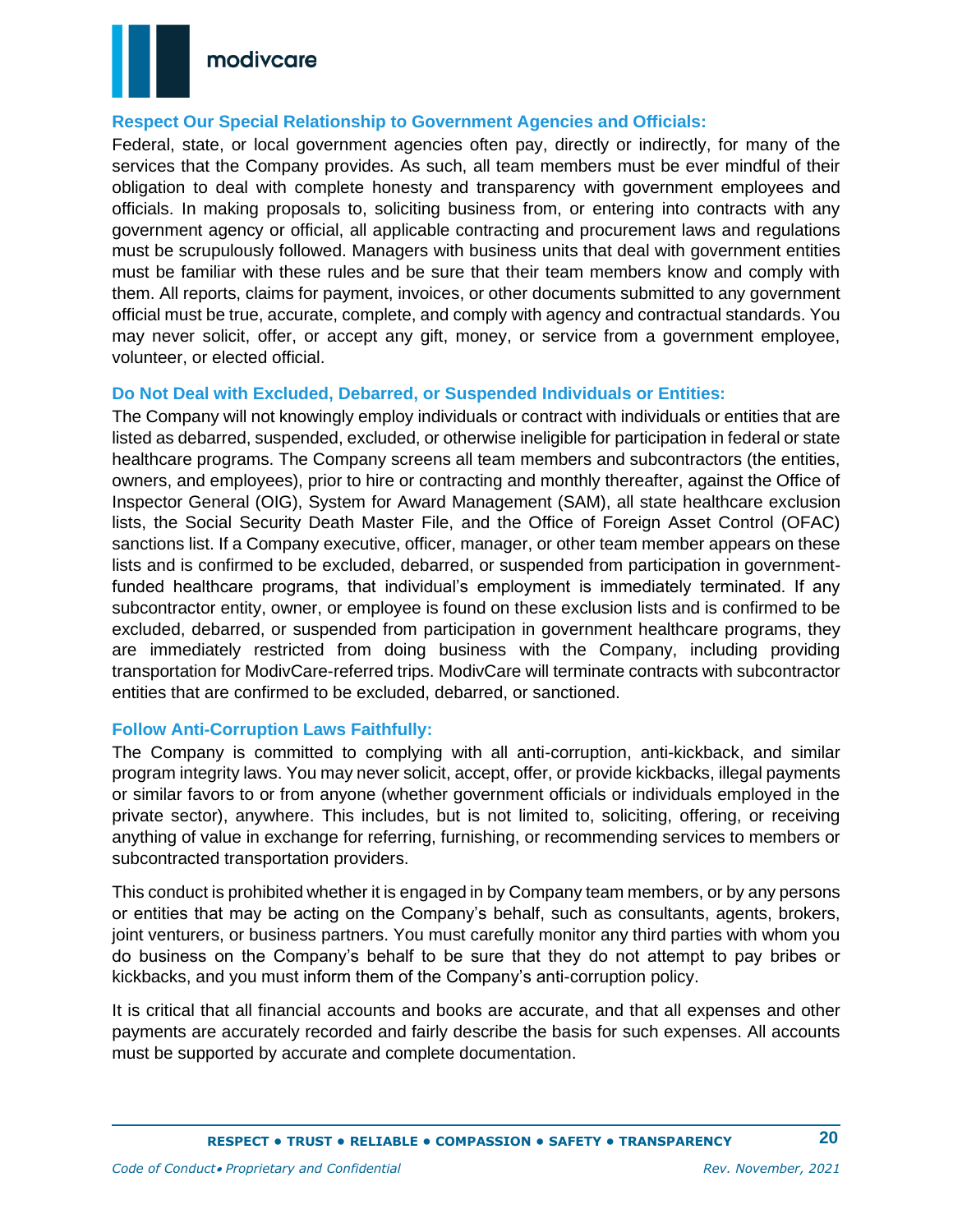

Be prudent when dealing with government employees, volunteers, or elected officials. It is unlawful to give or promise anything to a government official to influence him or her to help the Company. Further, as stated above, it is the Company's policy that you may not give gifts to or buy anything for any government official, or solicit or accept anything of value from a government official.

#### <span id="page-20-0"></span>**Do Not Engage in Anticompetitive Activity or Unfair Trade Practices:**

While ModivCare always strives to compete aggressively and creatively, we are committed to doing so fairly and in strict accordance with the letter and spirit of applicable antitrust and fair competition and trade practice laws and regulations. The laws that are relevant to our business generally regulate the situations described below.

#### <span id="page-20-1"></span>**Agreements or Contacts with Competitors:**

Agreements among competitors that unreasonably reduce competition are absolutely prohibited, whether those agreements are formal or informal, price-related, or otherwise. In addition, certain information sharing activities, including the exchange of competitively sensitive information such as profit margins, billing practices, or business strategies may be deemed to constitute unlawful agreements among competitors, and are therefore prohibited. There are circumstances where agreements with competitors may be appropriate, but any such proposal must first be approved by the Legal Department. An example of an appropriate and lawful agreement among competitors is the formation of a trade group for purposes of industry advocacy and education.

Participation in professional organizations that include competitors (including trade associations), as well as informal contact with the Company's competitors, may serve useful and legitimate purposes, such as the exchange of information about governmental regulations and activities. If you have occasion to speak with representatives of Company competitors, you must do so with the knowledge and approval of the Legal Department. In addition, you must be certain never to discuss matters such as our Company's or a competitor's unpublished prices, fees, commissions, sensitive market information, or the Company's financial information (e.g., profit margins, billing practices) with competitors. Do not discuss restricting the types of services that will be offered to clients and members or whether those services will be offered within specific territories. If a competitor begins to talk about any of these subjects, you must object and refrain from participating in the conversation. If the discussion continues, you must remove yourself from the conversation and immediately report it to the Legal Department.

#### <span id="page-20-2"></span>**Political Activities and Contributions**

The Company is committed to complying with all federal, state, and local laws with respect to political contributions and activities. The Company does not compensate or reimburse any team member or individual associated with the Company in any way for any political contributions they may make. This includes the cost of fundraising or tickets to political functions, even if business is discussed at these events.

Should the Company solicit contributions from team members or individuals associated with the Company for allowable political contributions, such as to corporate or trade associations or political action committees (PACs), the solicitation must make clear that no one will benefit or be prejudiced as a result of a decision to contribute or not contribute, and that any political contribution is completely voluntary and is not tax deductible.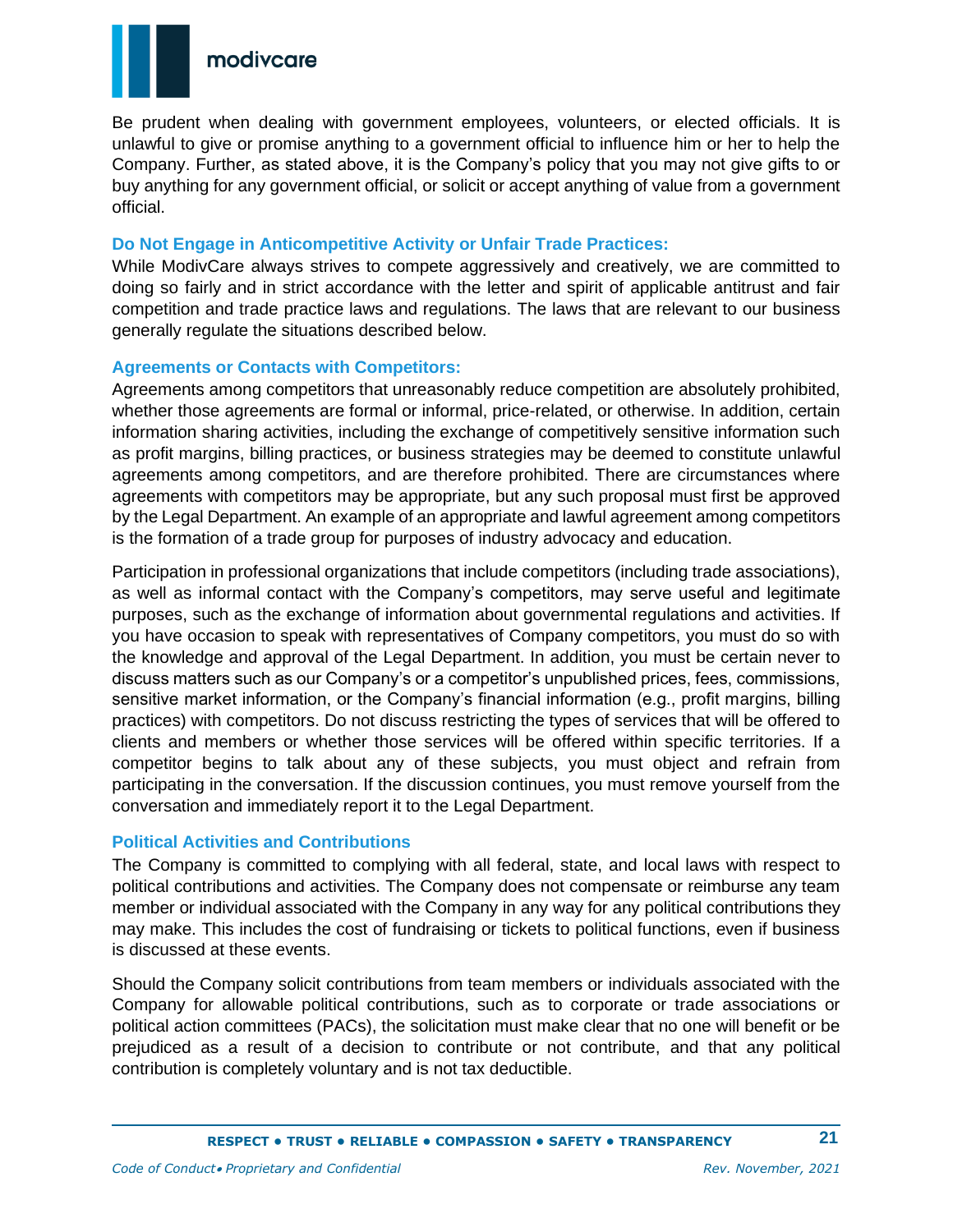

Other than designated team members in the Company's Government Affairs and Legal Departments, team members must avoid lobbying, or even the appearance of lobbying, any governmental body or public official as a representative of the Company without the prior written approval of the Chief Compliance Officer or the Legal Department. The Company adheres strictly to all federal, state, and local requirements regarding lobbying, including registration and reporting requirements.

The Company's CEO must authorize all political or charitable contributions or the commitment of the Company's name or resources to any event or organization. To the extent the contribution would constitute a Related Party Transaction as described on page 24 of this COC, prior approval of ModivCare's Audit Committee of the Board of Directors is required.

#### <span id="page-21-0"></span>**Interacting with Regulators, Auditors, and Counsel**

Government authorities or lawyers for outside parties may seek to contact you directly with respect to audits, reviews, investigations, or claims against the Company. Inquiries by governmental or regulatory agencies or counsel must be brought to the attention of the Legal Department before any information or response is provided so that such inquiries may be coordinated and handled properly.

It is ModivCare's policy to cooperate fully with all duly-authorized governmental inquiries and respond truthfully and completely in any legal action. Remember that both you and the Company have a right to a lawyer in connection with any government investigation. If you are contacted by a government investigator, you have a right to have a lawyer present when you speak to the investigator, whether that questioning occurs at your workplace or away from work after business hours. If you are contacted by a third party about an investigation (or otherwise learn of an investigation), you should contact the Legal Department immediately.

In addition, if you receive any written inquiry, subpoena, or other legal document regarding Company business, whether at home or in the workplace, from any governmental agency, outside lawyer, or any other source, you should notify your supervisor or a member of the Legal Department immediately. More details about your rights and responsibilities with respect to contact by government agencies and officials, and legal counsel from any source, are found in the Employee Manual, Addendum 2, "Employee Rights in Connections with Government Investigations and Interviews," and elsewhere in the Employee Manual.

### <span id="page-21-1"></span>**H. Protect the Company's Information and Assets**

Safeguarding the Company's confidential and proprietary information is a key component of your duty of loyalty to the Company. Respecting Company property and not using it for personal benefit is also of paramount importance.

#### <span id="page-21-2"></span>**Preserve Confidentiality:**

The nature of your work may expose you to confidential information, such as information about our clients and the members we serve, or trade secret or proprietary information about our Company. You have the duty to keep all such information confidential, which means that you cannot share it, in electronic, oral, or written form, with anyone outside the Company. In addition, you may disclose confidential information within the Company on a "need to know" basis only, and as specifically permitted by Company policies. Examples of confidential, sensitive, and proprietary business information that must be protected include, but are not limited to,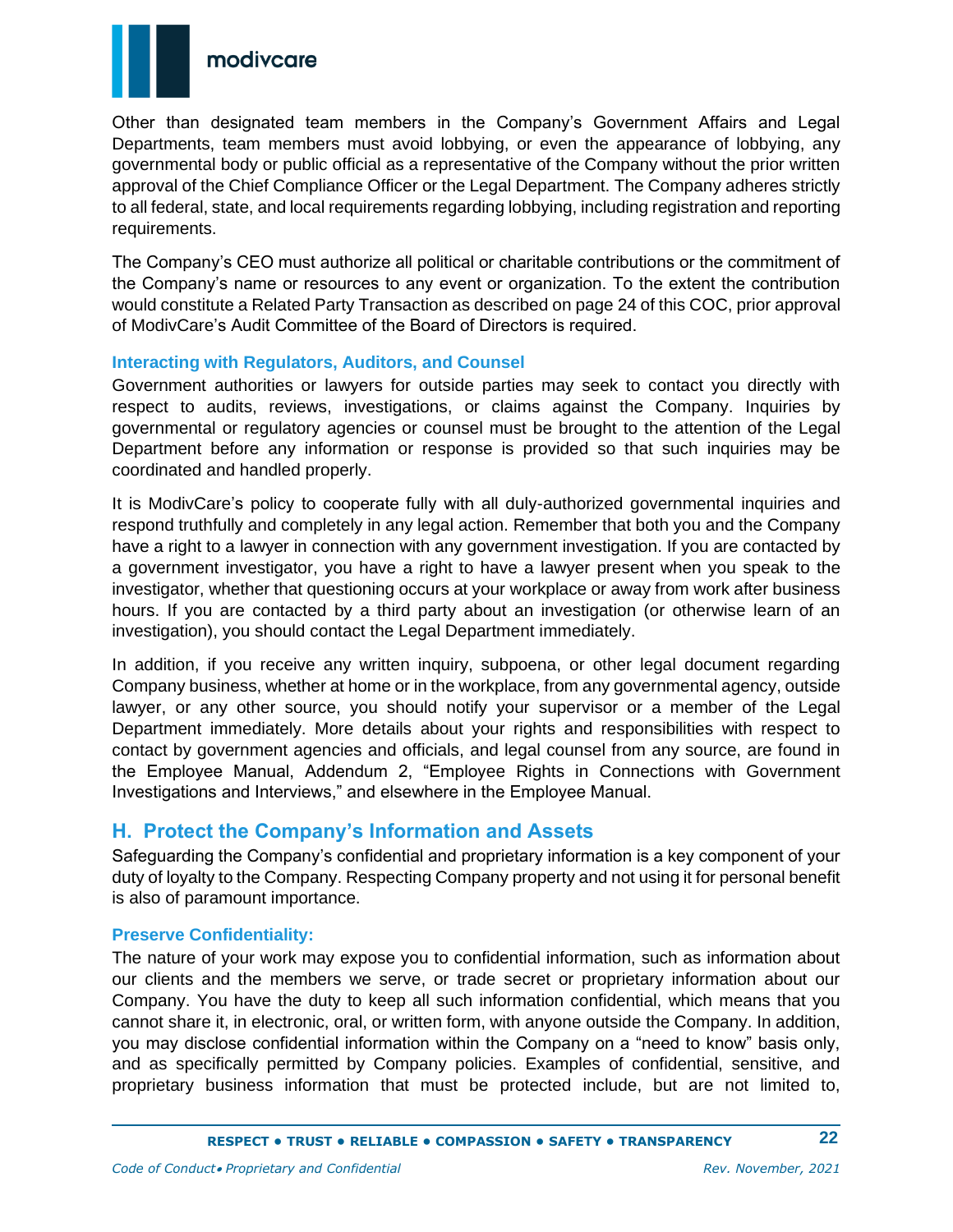

unpublished pricing information, client or potential client lists, information about vendors and subcontractors who have business relationships with the Company, internal policies and procedures, standard operating procedures, or business workflows, financial information, and our proprietary software and information technology systems. If you have any questions about what constitutes confidential, sensitive, or proprietary information, ask your supervisor, the Chief Compliance Officer, or any member of the Legal Department. Please remember that your confidentiality obligations apply both during and after your employment with the Company.

Also remember not to discuss confidential, sensitive, or proprietary information in situations where you may be overheard. Written information should not be left where others not entitled to see it could gain access to it. Electronic communications and equipment must be safeguarded and encrypted where and when applicable, all in compliance with the Company's electronic information security standards and policies, found throughout the Employee Manual. These include, among other things, never giving your password to anyone and never discussing confidential, sensitive, or proprietary information online (e.g., on social media, through unsecured email).

<span id="page-22-0"></span>Strictly Adhere to HIPAA at All Times: ModivCare's role in providing medical transportation puts many of our team members in contact with our clients' members' protected health information (PHI) on a daily basis. Strict compliance with the Health Information Portability and Accountability Act (HIPAA) is a critical aspect of our business. HIPAA-protected information may only be released in compliance with applicable HIPAA and other confidentiality laws and regulations. All team members must familiarize themselves with HIPAA requirements by reading the materials provided to them and participating in the HIPAA training that is part of our mandatory compliance training. You must ensure that PHI is treated in compliance with the law and the Company's HIPAA policies. If you need to report a potential HIPAA/PRIVACY incident or have any questions about the correct way to treat information under HIPAA, please contact ModivCare's Privacy Officer, Adam Lovett, at **HIPAAOfficer@modivcare.com**. If you have questions about data security or need to report a potential security incident, please submit a request to the IT Service Desk at [modivcare@service-now.com.](mailto:modivcare@service-now.com) The Chief Information Security Officer for ModivCare is Travis Lansdell.

#### <span id="page-22-1"></span>**Respect and Protect the Company's Intellectual and Other Property:**

"Intellectual property" refers to creations of the mind, such as inventions, literary or artistic works, designs, and images used in commerce. The Company's intellectual property is one of its most valuable assets. Examples of ModivCare's intellectual property include the Circulation™ platform, our proprietary reservations software, LOGISTICAD®, our service marks, and the formulas and algorithms we use to set rates and terms for our business proposals. Some intellectual property that is kept confidential, but would be valuable to our competitors and others if disclosed, is considered trade secret information. You must safeguard the Company's trade secrets and other proprietary information at all times. You may not use ModivCare's trade secret information or intellectual property for personal benefit. You must also respect the intellectual property rights of others. If you have any questions about whether something constitutes intellectual property, contact the Legal Department. Violation of the Company's policy regarding intellectual property rights may result in personal liability to the team member for any benefit gained from improper use of such information, or any damages sustained by the Company as a result of improper disclosure of such information.